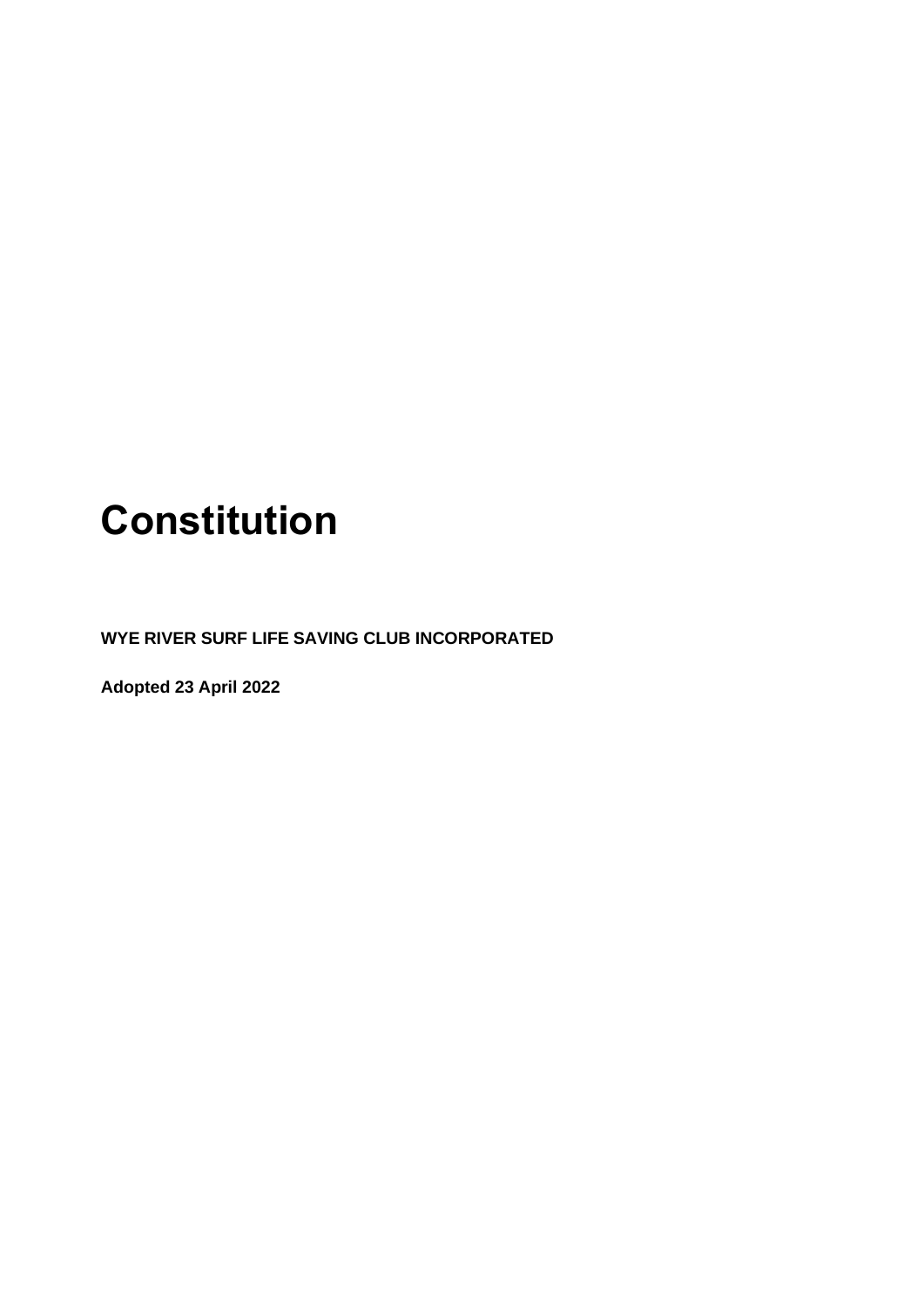### **TABLE OF CONTENTS**

| 1            | <b>NAME OF THE CLUB</b>                                                                                                                                                                       |                                                    |  |  |  |
|--------------|-----------------------------------------------------------------------------------------------------------------------------------------------------------------------------------------------|----------------------------------------------------|--|--|--|
| $\mathbf{2}$ | <b>OBJECTS OF THE CLUB</b>                                                                                                                                                                    |                                                    |  |  |  |
| 3            | <b>POWERS OF THE CLUB</b>                                                                                                                                                                     |                                                    |  |  |  |
| 4            | <b>APPLICATION OF INCOME</b>                                                                                                                                                                  |                                                    |  |  |  |
| 5            | <b>LIABILITY OF MEMBERS</b>                                                                                                                                                                   |                                                    |  |  |  |
| 6            | <b>MEMBER'S CONTRIBUTIONS</b>                                                                                                                                                                 |                                                    |  |  |  |
| 7            | DISTRIBUTION OF PROPERTY ON WINDING UP                                                                                                                                                        |                                                    |  |  |  |
| 8            | <b>DEFINITIONS AND INTERPRETATION</b><br>Definitions<br>8.1<br>8.2<br>Interpretation<br>8.3<br>Severance<br>8.4<br>Expressions in the Act<br>8.5<br>Sole Purpose<br><b>Model Rules</b><br>8.6 | 8<br>8<br>$\boldsymbol{9}$<br>10<br>10<br>10<br>10 |  |  |  |
| 9            | <b>STATUS AND COMPLIANCE OF THE CLUB</b><br>9.1<br>Recognition of the Club<br>9.2<br>Compliance of the Club<br>9.3<br><b>Operation of Constitution</b>                                        | 10<br>10<br>10<br>11                               |  |  |  |
| 10           | <b>CLUB'S CONSTITUTION</b><br>10.1<br>Constitution of the Club<br>10.2<br>Operation of the LSV Constitution                                                                                   | 11<br>11<br>12                                     |  |  |  |
| 11           | <b>MEMBERS</b><br>11.1<br><b>Categories of Members</b><br>11.2<br>Life Members                                                                                                                | 12<br>12 <sup>2</sup><br>12                        |  |  |  |
| $12 \,$      | <b>SUBSCRIPTIONS AND FEES</b>                                                                                                                                                                 | 12                                                 |  |  |  |
| 13           | <b>APPLICATION</b><br>Application for Membership<br>13.1<br>13.2<br>Discretion to Accept or Reject Application<br>13.3<br>Re-Application                                                      | 13<br>13<br>13<br>13                               |  |  |  |
| 14           | <b>REGISTER OF MEMBERS</b><br>14.1<br>Register<br>14.2<br>Inspection of Register<br>14.3<br>Use of Register<br>14.4<br>Right of LSV to Register                                               | 13<br>13<br>14<br>14<br>14                         |  |  |  |
| 15           | <b>EFFECT OF MEMBERSHIP</b>                                                                                                                                                                   |                                                    |  |  |  |
| 16           | <b>DISCONTINUANCE OF MEMBERSHIP</b><br>Notice of Resignation<br>16.1                                                                                                                          | 14<br>14                                           |  |  |  |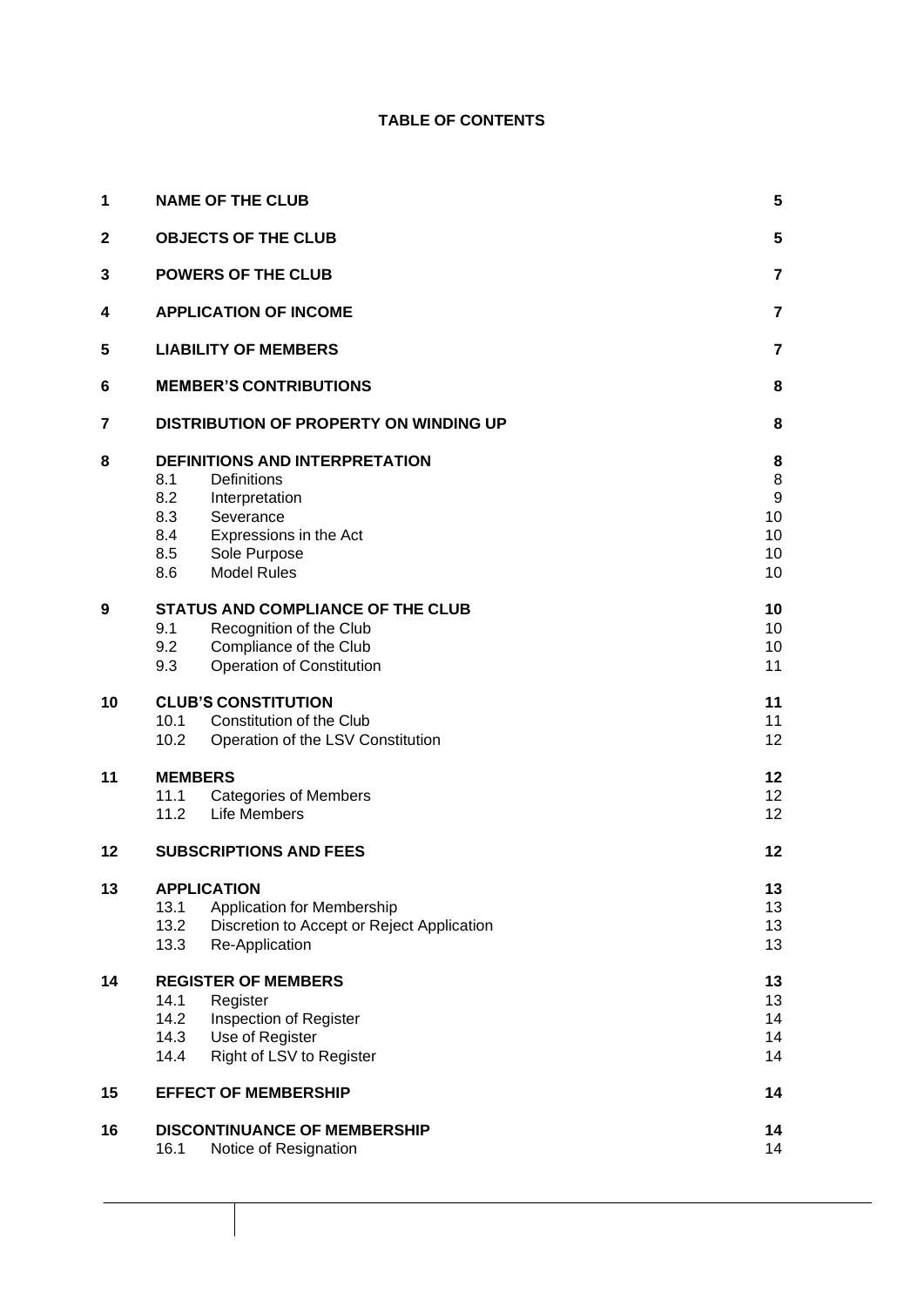|    | 16.2<br>Discontinuance for Breach<br>16.3<br>Failure to Re-Apply<br>16.4<br>Member to Re-Apply<br>16.5<br>Forfeiture of Rights<br>16.6<br>Membership may be Reinstated<br>16.7<br>Refund of Membership Fees                                                                                                         | 14<br>15<br>15<br>15<br>15<br>15                   |  |
|----|---------------------------------------------------------------------------------------------------------------------------------------------------------------------------------------------------------------------------------------------------------------------------------------------------------------------|----------------------------------------------------|--|
| 17 | <b>GRIEVANCES, JUDICIAL AND DISCIPLINE</b>                                                                                                                                                                                                                                                                          | 15                                                 |  |
| 18 | <b>ANNUAL GENERAL MEETING</b>                                                                                                                                                                                                                                                                                       | 15                                                 |  |
| 19 | <b>NOTICE OF GENERAL MEETING</b>                                                                                                                                                                                                                                                                                    | 16                                                 |  |
| 20 | <b>BUSINESS AT AGM</b>                                                                                                                                                                                                                                                                                              | 16                                                 |  |
| 21 | <b>NOTICES OF MOTION</b>                                                                                                                                                                                                                                                                                            | 17                                                 |  |
| 22 | <b>SPECIAL GENERAL MEETINGS</b><br>22.1<br>Special General Meetings May be Held<br>22.2<br><b>Requisition of Special General Meetings</b>                                                                                                                                                                           | 17<br>17<br>17                                     |  |
| 23 | PROCEEDINGS AT GENERAL MEETINGS<br>23.1<br>Quorum<br>23.2<br>President to preside<br>23.3<br><b>Adjournment of Meeting</b><br>23.4<br><b>Voting Procedure</b><br>23.5<br><b>Recording of Determinations</b><br>23.6<br><b>Where Poll Demanded</b><br>23.7<br>Use of technology<br>23.8<br>Procedural irregularities | 17<br>17<br>17<br>18<br>18<br>18<br>18<br>18<br>18 |  |
| 24 | <b>VOTING AT GENERAL MEETINGS</b><br>24.1<br>Members entitled to Vote<br>24.2<br><b>Casting Vote</b>                                                                                                                                                                                                                | 19<br>19<br>19                                     |  |
| 25 | <b>PROXY VOTING</b>                                                                                                                                                                                                                                                                                                 |                                                    |  |
| 26 | <b>POWERS OF THE COMMITTEE</b>                                                                                                                                                                                                                                                                                      | 19                                                 |  |
| 27 | <b>COMPOSITION OF THE COMMITTEE</b><br>27.1<br>Composition of the Committee<br>27.2<br>Portfolios and position<br>27.3<br>Right to Co-Opt<br>Appointment of Delegate<br>27.4                                                                                                                                        | 19<br>19<br>20<br>20<br>20                         |  |
| 28 | <b>ELECTION OF COMMITTEE MEMBERS</b><br>28.1<br>Nominations of Candidates<br>28.2<br>Voting procedures<br>28.3<br>Term of Office of Committee Members                                                                                                                                                               | 20<br>20<br>21<br>21                               |  |
| 29 | <b>VACANCIES OF COMMITTEE MEMBER</b><br>Grounds for Termination of Office of Committee Member<br>29.1<br>29.2<br>Remaining Committee Members May Act<br>29.3<br>Casual Vacancy                                                                                                                                      | 21<br>21<br>21<br>22                               |  |
| 30 | <b>MEETINGS OF THE COMMITTEE</b><br>30.1<br><b>Committee to Meet</b><br>30.2<br><b>Decisions of Committee</b><br>30.3<br>Resolutions not in Meeting                                                                                                                                                                 | 22<br>22<br>22<br>22                               |  |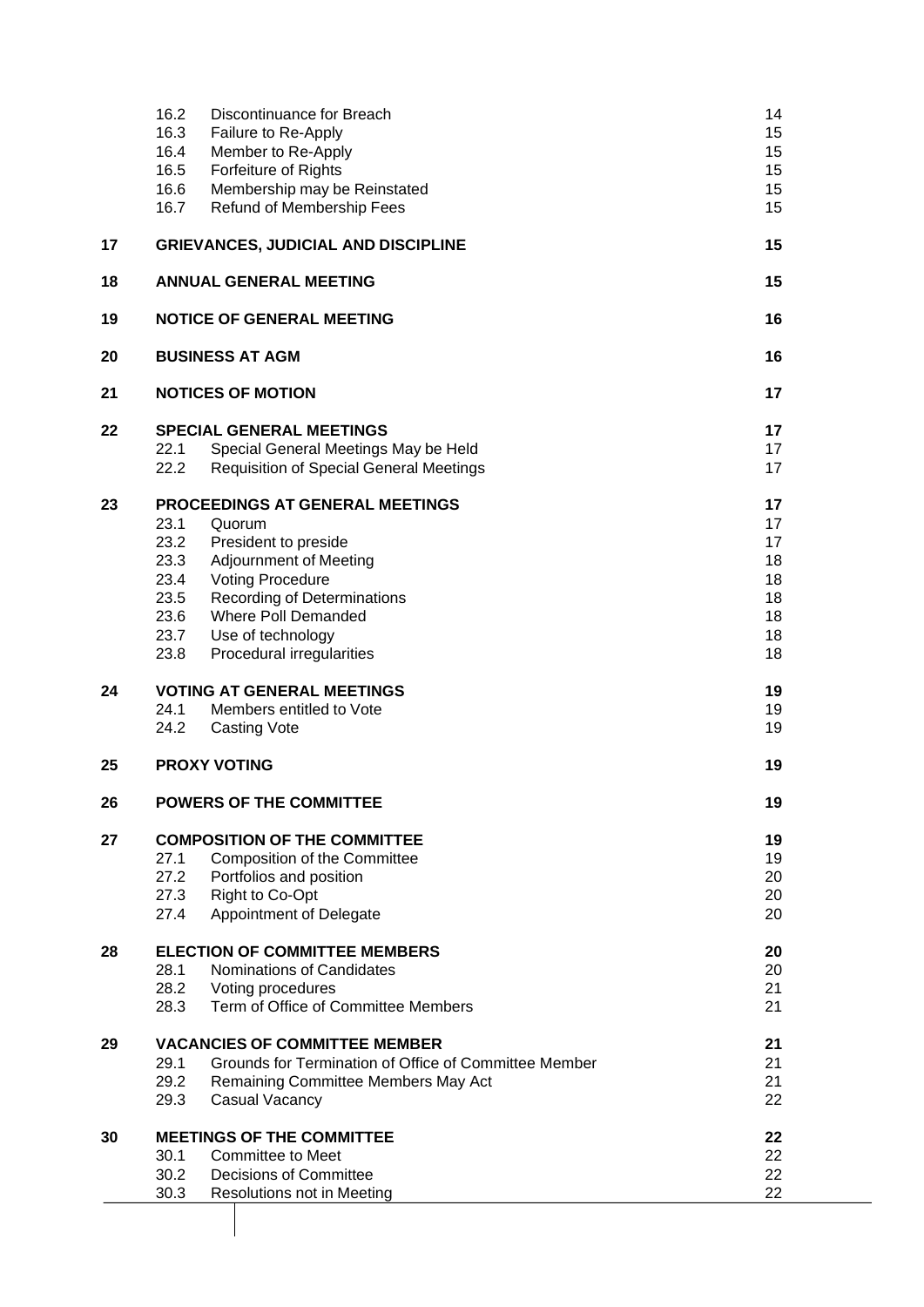|    | 30.4                               | Quorum                                                | 23 |
|----|------------------------------------|-------------------------------------------------------|----|
|    | 30.5                               | Notice of Committee Meetings                          | 23 |
|    | 30.6                               | Conflict of Interest                                  | 23 |
| 31 | <b>DELEGATIONS</b>                 |                                                       |    |
|    | 31.1                               | <b>Committee may Delegate Functions</b>               | 23 |
|    | 31.2                               | Delegation by Instrument                              | 23 |
|    | 31.3                               | Delegated Function Exercised in Accordance With Terms | 23 |
|    | 31.4                               | Procedure of Delegated Entity                         | 23 |
|    | 31.5                               | Delegation may be Conditional                         | 24 |
|    | 31.6                               | Revocation of Delegation                              | 24 |
| 32 | <b>BY-LAWS</b>                     |                                                       |    |
|    | 32.1                               | Committee to Formulate By-Laws                        | 24 |
|    | 32.2                               | <b>By-Laws Binding</b>                                | 24 |
|    | 32.3                               | <b>By-Laws Deemed Applicable</b>                      | 24 |
|    | 32.4                               | Notices Binding on Members                            | 24 |
| 33 | <b>FUNDS, RECORDS AND ACCOUNTS</b> |                                                       |    |
|    | 33.1                               | Source of Funds                                       | 24 |
|    | 33.2                               | Club to Keep Records                                  | 24 |
|    | 33.3                               | Records Kept in Accordance with Act                   | 25 |
|    | 33.4                               | <b>Club to Retain Records</b>                         | 25 |
|    | 33.5                               | <b>Committee to Submit Accounts</b>                   | 25 |
|    | 33.6                               | <b>Accounts Conclusive</b>                            | 25 |
|    | 33.7                               | Accounts to be Sent to Members                        | 25 |
|    | 33.8                               | Negotiable Instruments                                | 25 |
|    | 33.9                               | <b>Inspection Rights</b>                              | 25 |
| 34 | <b>AUDITOR</b>                     |                                                       | 25 |
| 35 | <b>NOTICE</b>                      |                                                       | 25 |
|    | 35.1                               | <b>Manner of Notice</b>                               | 25 |
|    | 35.2                               | Notice of General Meeting                             | 26 |
| 36 | <b>SEAL</b>                        |                                                       | 26 |
|    | 36.1                               | Safe Custody of Seal                                  | 26 |
|    | 36.2                               | <b>Affixing Seal</b>                                  | 26 |
| 37 |                                    | <b>ALTERATION OF CONSTITUTION</b>                     | 26 |
| 38 | <b>INDEMNITY</b>                   |                                                       |    |
|    | 38.1                               | Committee Members to be Indemnified                   | 26 |
|    | 38.2                               | Club to Indemnify Committee Members                   | 26 |
| 39 |                                    | <b>DISSOLUTION</b>                                    | 27 |
| 40 |                                    | <b>AUTHORITY TO TRADE</b>                             | 27 |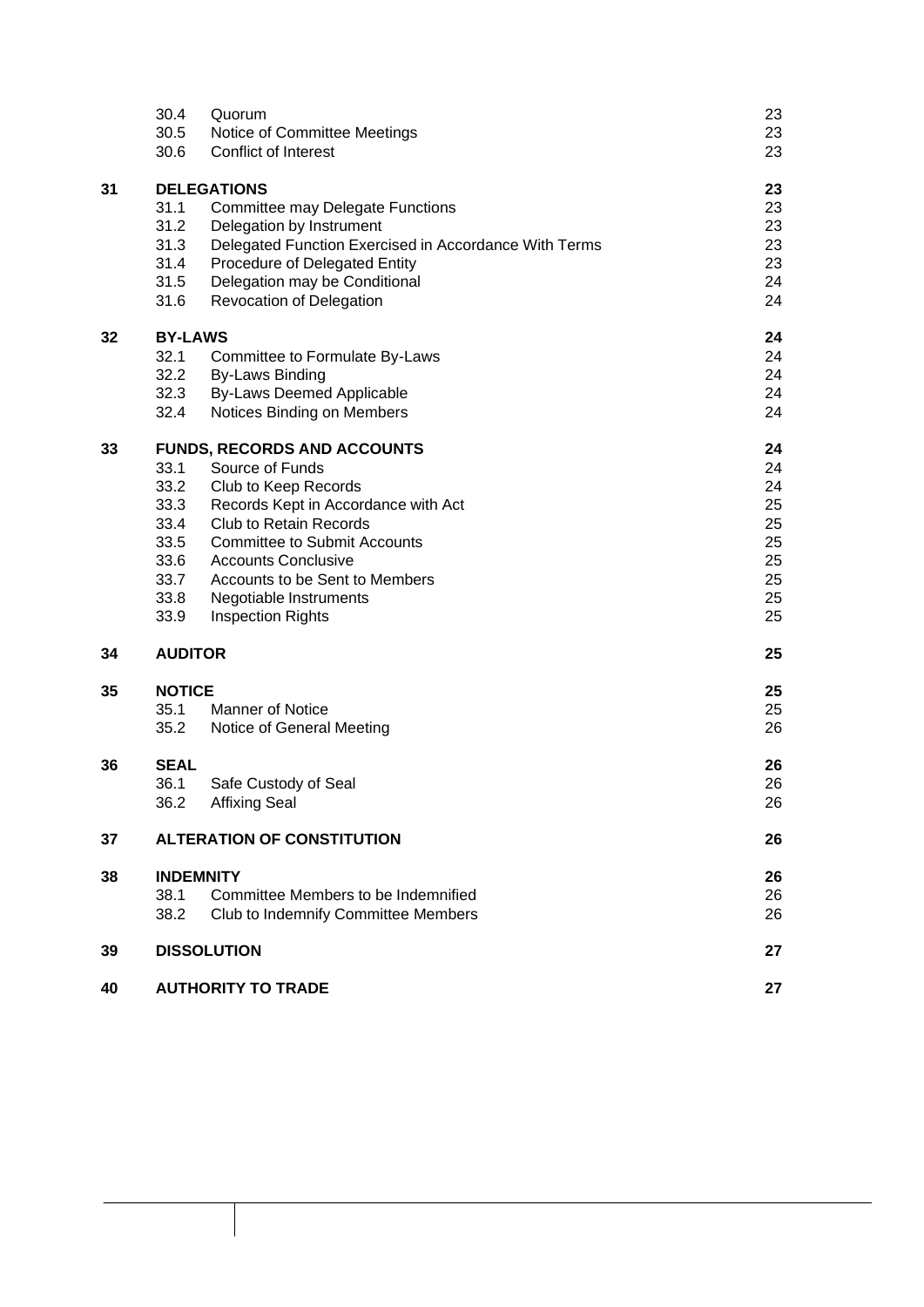### **ASSOCIATIONS INCORPORATION ACT 1981 (VIC)**

### **CONSTITUTION**

**of**

### **WYE RIVER SURF LIFE SAVING CLUB INCORPORATED**

# <span id="page-4-0"></span>**1 NAME OF THE CLUB**

The name of the Club is Wye River Surf Life Saving Club Incorporated(**Club**).

# <span id="page-4-1"></span>**2 OBJECTS OF THE CLUB**

The Club is a charitable community service based institution incorporated under the Associations Incorporation Act (Vic) 1981. The objects for which the Club is established are to:

- (a) participate as a member of Life Saving Victoria (**LSV**) and Surf Life Saving Australia Limited (**SLSA**) through and by which lifesaving and the preservation of life in the aquatic environment can be conducted, encouraged,promoted, advanced and administered;
- (b) provide for the conduct, encouragement, promotion and administration oflifesaving throughout Wye River and Separation Creek;
- (c) ensure the maintenance and enhancement of the Club, LSV, Life Saving Clubs, SLSA and lifesaving, its standards, quality and reputation for the benefit of the Members and lifesaving;
- (d) at all times promote mutual trust and confidence between the Club, LSV, Life Saving Clubs, SLSA, RLSSA and the Members in pursuit of these objects;
- (e) at all times act on behalf of and in the interest of the Members and lifesaving;
- (f) promote the economic and community service success, strength and stabilityof the Club, LSV, Life Saving Clubs, SLSA and lifesaving;
- (g) affiliate and otherwise liaise with LSV and SLSA, in the pursuit of these objects and the objects of lifesaving;
- (h) conduct, encourage, promote, advance and control lifesaving in Wye River and Separation Creek, its many aspects devoted to aquatic safety and management and the preservation of life in the aquatic environment;
- (i) conduct or commission research and development for improvements in methods of lifesaving and life saving equipment and in all ways to improve and safeguard the use of the aquatic environment;
- (j) actively promote sustainability and environmental considerations in Wye River and Separation Creek and the community generally;
- (k) use and protect its intellectual property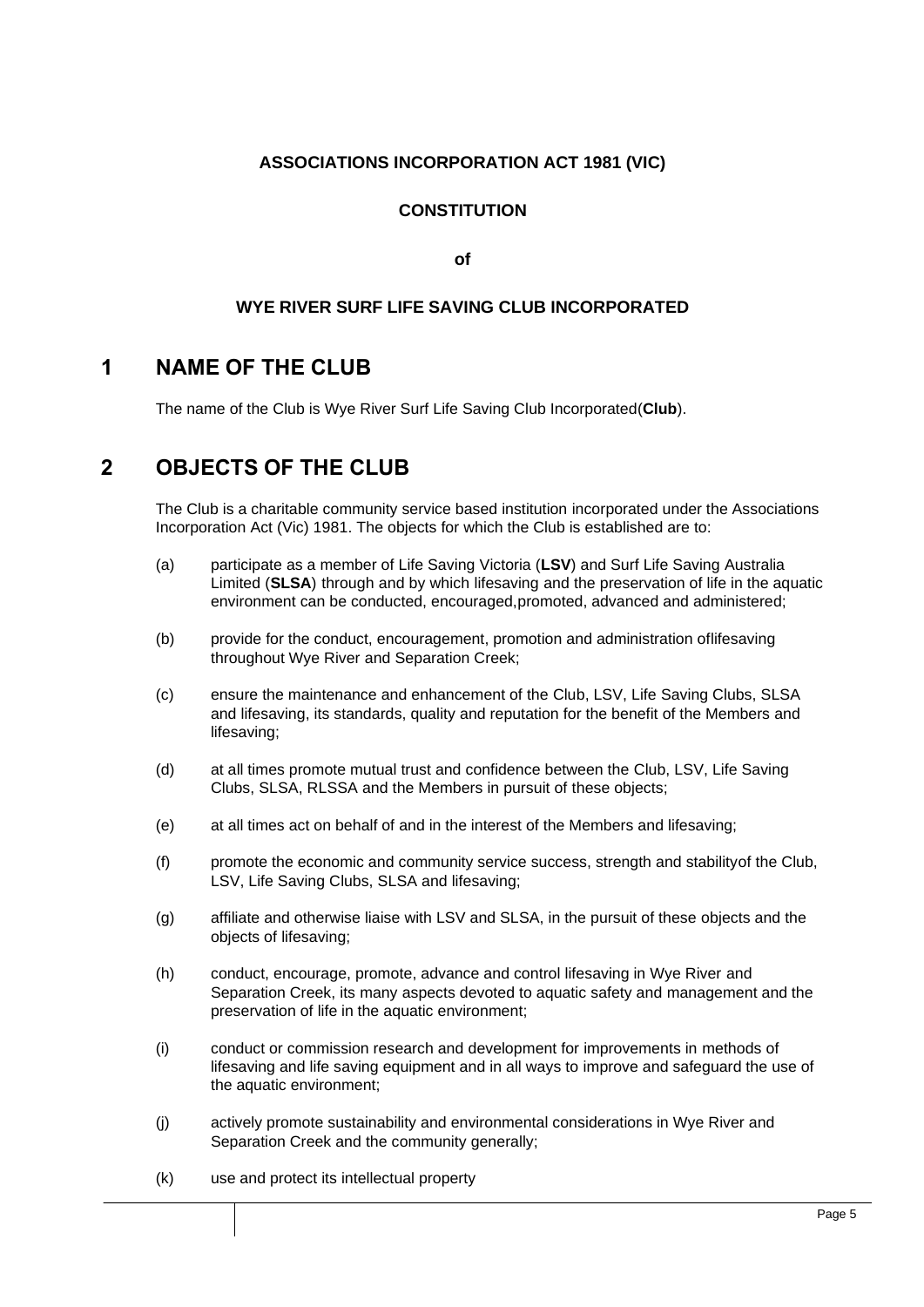- (l) apply the property and capacity of the Club towards the fulfilment and achievement of these Objects;
- (m) promote the involvement and influence of lifesaving standards, techniques, awards and education with bodies involved in lifesaving;
- (n) strive for Governmental, commercial and public recognition of the Club as the authority on aquatic safety and management in Wye River and Separation Creek;
- (o) promulgate, and secure uniformity in, such rules as may be necessary for the management and control of lifesaving and related activities and the preservation of life in the aquatic environment;
- (p) further extend the operations and teachings of the Club throughout Wye River and Separation Creek;
- (q) further develop lifesaving into an organised institution and with these objects in view, to foster, regulate, organise and manage assessments, competitions, displays and other activities and to issue badges, medallions and certificates and award trophies to successful Members;
- (r) review and/or determine any matters relating to lifesaving which may arise, or be referred to it, by any Member;
- (s) pursue through itself or other such commercial arrangements, including sponsorship and marketing opportunities as are appropriate to further the interests of lifesaving in Wye River and Separation Creek;
- (t) adopt and implement appropriate policies, including in relation to sexual harassment, equal opportunity, equity, drugs in sport, health, safety, junior and senior programs, infectious diseases and such other matters as arise from time to time as issues to be addressed in lifesaving;
- (u) represent the interests of its Members and of lifesaving generally in any appropriate forum in Wye River and Separation Creek;
- (v) have regard to the public interest in its operations;
- (w) do all that is reasonably necessary to enable these objects to be achieved and to enable the Members to receive the benefits which these objects are intended to achieve;
- (x) promote the health and safety of Members and all other users of the aquatic environment;
- (y) encourage Members to realise their potential and athletic abilities by extending to them the opportunity of education and participation in lifesaving competition and to award trophies and rewards to successful competitors;
- (z) encourage and promote performance-enhancing drug free surf sports competition;
- (aa) establish, grant and support awards to Members and others, in honourable public recognition of hard and meritorious rescues from the sea, deeds of exceptional bravery from time to time performed in the course of lifesaving and other distinguished services and acts;
- (bb) give, and seek where appropriate, recognition for Members to obtain awards or public recognition in fields of endeavour other than lifesaving;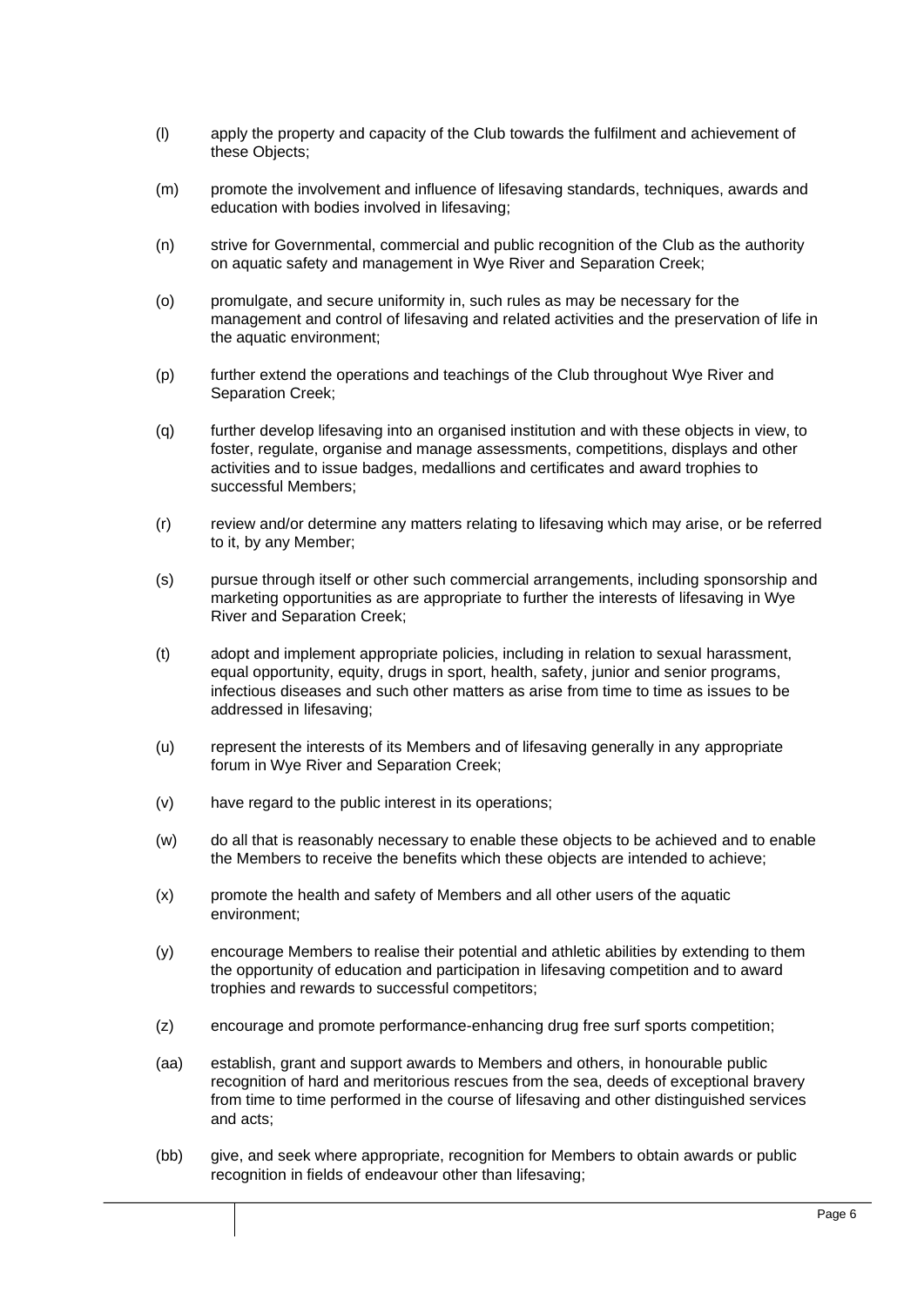- (cc) seek and obtain improved facilities for the enjoyment of the aquatic environment in Wye River and Separation Creek;
- (dd) promote uniformity of laws for the control and regulation of the aquatic environment in Wye River and Separation Creek and to assist authorities inenforcing these laws;
- (ee) effect such objects as may be necessary in the interests of lifesaving and the aquatic environment in Wye River and Separation Creek; and
- (ff) undertake and or do all such things or activities which are necessary,incidental or conducive to the advancement of these objects.

### <span id="page-6-0"></span>**3 POWERS OF THE CLUB**

Solely for furthering the Objects, the Club has in, addition to the powers and functions under the Act, the legal capacity and powers of a company as set out under section 124 of the *Corporations Act*.

# <span id="page-6-3"></span><span id="page-6-1"></span>**4 APPLICATION OF INCOME**

- (a) The income and property of the Club shall be applied solely towards the promotion of the Objects.
- <span id="page-6-4"></span>(b) Except as prescribed in this Constitution:
	- (i) no portion of the income or property of the Club shall be paid or transferred, directly or indirectly by way of dividend, bonus or otherwise, to any Member; and
	- (ii) no remuneration or other benefit in money or money's worth shall be paid or given by the Club to any Member who holds any office of the Club.
- (c) Nothing contained in **Rules [4\(a\)](#page-6-3)** or **[4\(b\)](#page-6-4)** shall prevent payment in good faith of or to any Member for:
	- (i) any services actually rendered to the Club whether as an employee or otherwise;
	- (ii) goods supplied to the Club in the ordinary and usual course of operation;
	- (iii) interest on money borrowed from any Member;
	- (iv) rent for premises demised or let by any Member to the Club;
	- (v) any out-of-pocket expenses incurred by the Member on behalf of theClub;

provided that any such payment shall not exceed the amount ordinarily payable between ordinary commercial parties dealing at arm's length in a similar transaction.

### <span id="page-6-2"></span>**5 LIABILITY OF MEMBERS**

The liability of the Members of the Club is limited.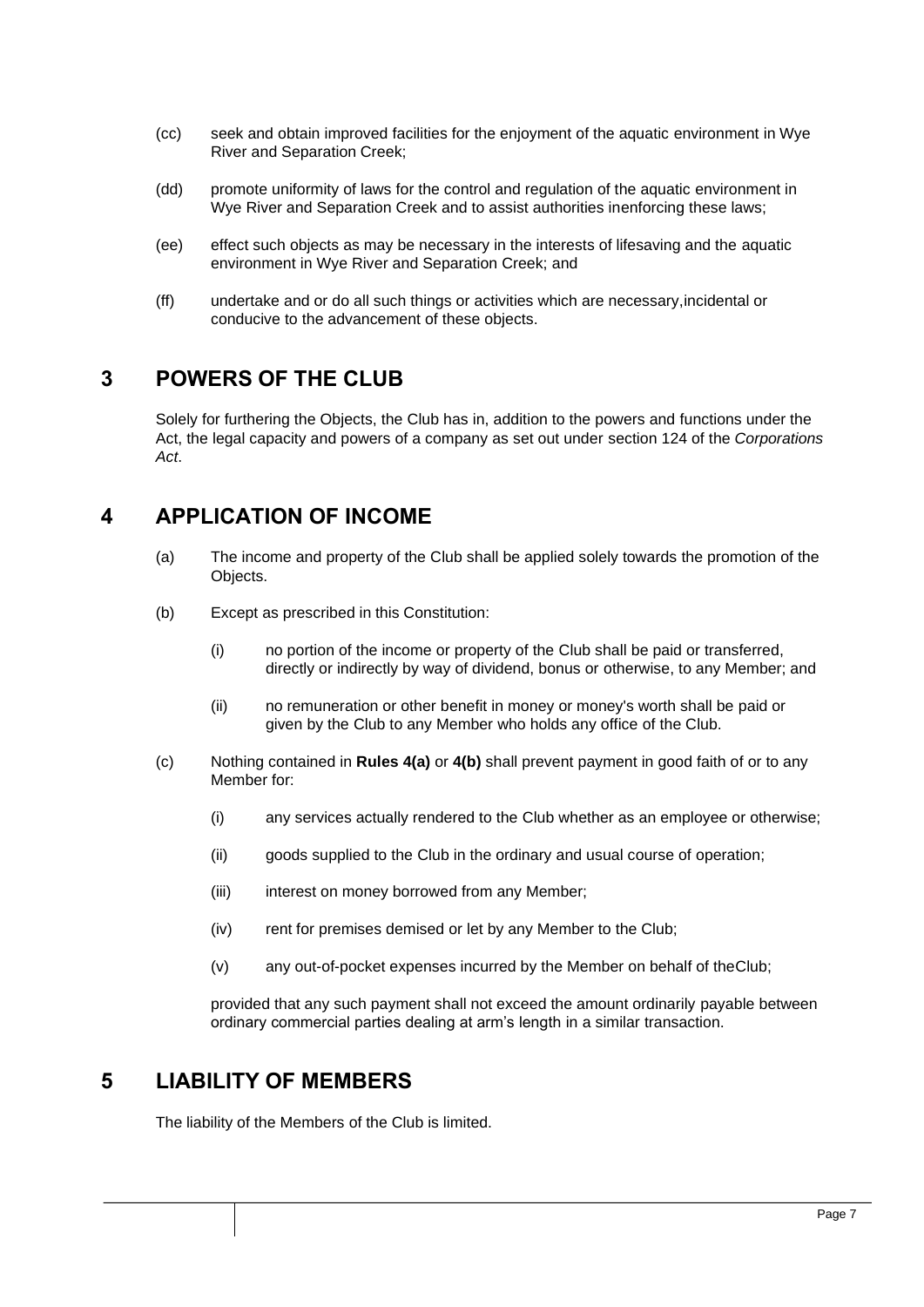# <span id="page-7-0"></span>**6 MEMBER'S CONTRIBUTIONS**

Every Member of the Club undertakes to contribute to the assets of the Club in the event of it being wound up while the Member, or within one year after ceasing to be a Member, for payment of the debts and liabilities of the Club contracted before the time at which it ceases to be a Member and the costs, charges and expenses of winding up the Club, such an amount not exceeding one dollar (\$1.00).

# <span id="page-7-1"></span>**7 DISTRIBUTION OF PROPERTY ON WINDING UP**

If upon winding up or dissolution of the Club there remains after satisfaction of all its debts and liabilities any assets or property, the same shall not be paid to or distributed amongst the Members but shall be given or transferred to some registered or exempt charity, having objects similar to the Objects and which prohibits the distribution of its or their income and property among its or their Members to an extent at least as great as is imposed on the Club by this Constitution. Such registered or exempt charity will be determined by the Members at or before the time of dissolution, and in default thereof by such judge of the Supreme Court of Victoria or other Court as may have or acquire jurisdiction in the matter.

# <span id="page-7-2"></span>**8 DEFINITIONS AND INTERPRETATION**

### <span id="page-7-3"></span>**8.1 Definitions**

In this Constitution unless the contrary intention appears:

**Act** means the Associations Incorporation Act 1981 (Vic).

**By Laws** means any By-Laws made by the Committee under **Rule 33**.

**Club** means Wye River Surf Life Saving Club Incorporated.

**Committee** means the body managing the Club and consisting of the Committee Members under **Rule [27](#page-18-5)**.

**Committee Member** means a member of the Committee appointed in accordance with this Constitution.

**Constitution** means this Constitution of the Club.

**Delegate** means the person appointed from time to time to act for and on behalf ofthe Club and to attend, debate but not vote at general meetings of LSV.

**Financial year** means the year ending 30 November in each year.

**General Meeting** means the annual or any special general meeting of the Club.

**Individual Member** means a registered member of the Club and can include junior (**Nipper**) members; cadet members; active members; reserve active members; associated members; honorary members and life members of the Club which are defined in the By-Laws

**Intellectual Property** means all rights subsisting in copyright, business names, names, trade marks (or signs), logos, designs, equipment, images (including photographs, television, videos or films) or service marks (whether registered or registrable) relating to the Club or any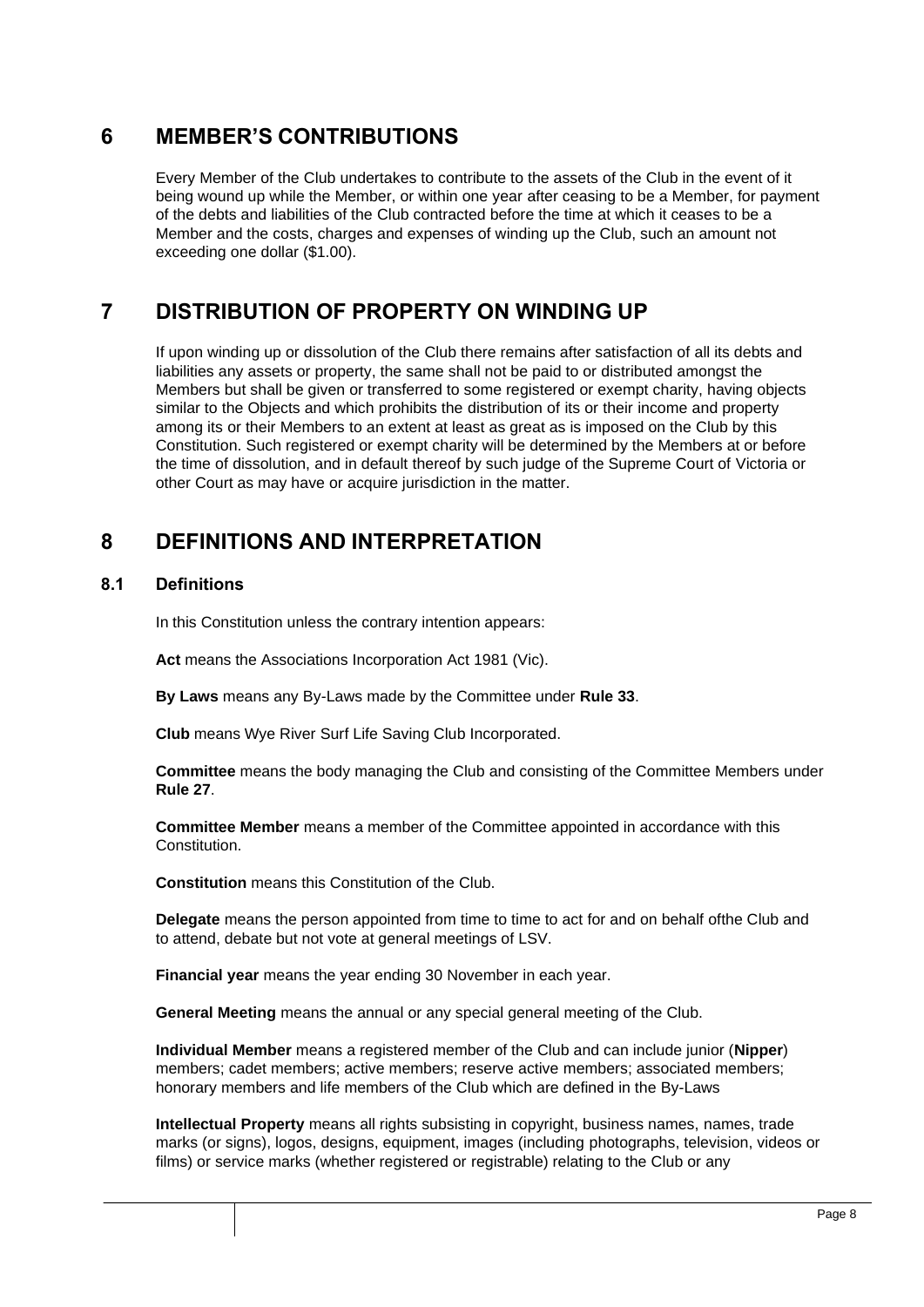championship, competition, series or event or lifesaving activity of or conducted, promoted or administered by the Club.

**Life Member** means an individual appointed as a Life Member of the Club under **Rule 11.2**.

**Life Saving Club** means a lifesaving club which is a member of or otherwise affiliated with LSV or SLSA.

**LSV** means the body recognised by SLSA as the body administering lifesaving in Victoria.

**Member** means a member for the time being of the Club.

**Objects** means the objects of the Club under **Rule 2**.

**President** means the President for the time being of the Club. .

**RLSSA** means The Royal Life Saving Society Australia.

**Seal** means the common seal of the Club and includes any official seal of theClub.

**SLSA** means Surf Life Saving Australia Limited.

**Special Resolution** means a resolution passed in accordance with the Act.

**State** means and includes a State or Territory of Australia.

### <span id="page-8-0"></span>**8.2 Interpretation**

In this Constitution:

- (a) a reference to a function includes a reference to a power, authority and duty;
- (b) a reference to the exercise of a function includes, where the function is a power, authority or duty, a reference to the exercise of the power or authority of the performance of the duty;
- (c) words importing the singular include the plural and vice versa;
- (d) words importing any gender include the other genders;
- (e) references to persons include corporations and bodies politic;
- (f) references to a person include the legal personal representatives, successors and permitted assigns of that person;
- (g) a reference to a statute, ordinance, code or other law includes regulations andother statutory instruments under it and consolidations, amendments, re- enactments or replacements of any of them (whether of the same or any legislative authority having jurisdiction); and
- (h) a reference to writing shall unless the contrary intention appears, be construed as including references to printing, lithography, photography and other modes of representing or reproducing words in a visible form, including messages sent by electronic mail.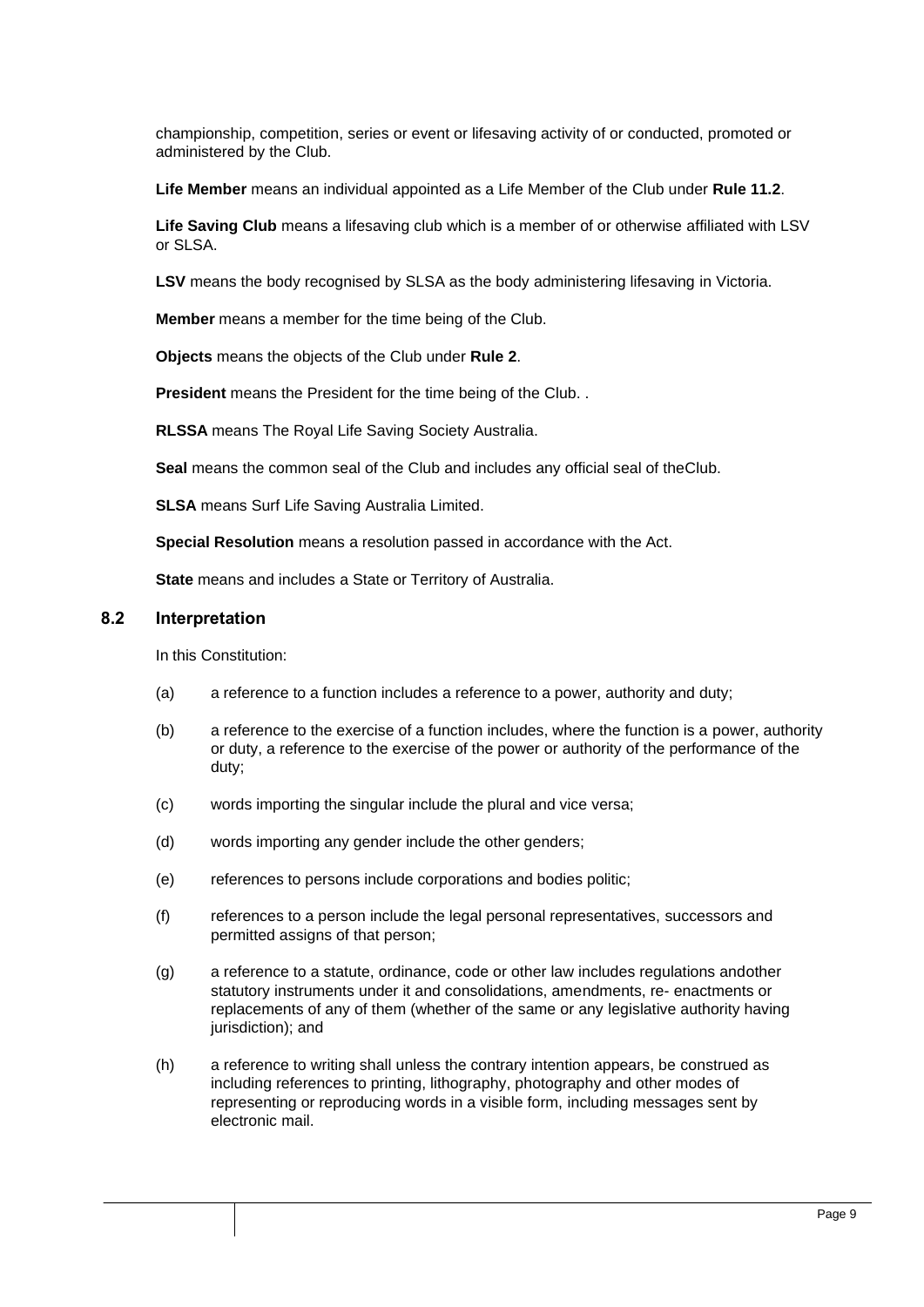### <span id="page-9-0"></span>**8.3 Severance**

If any provision of this Constitution or any phrase contained in it is invalid or unenforceable, the phrase or provision is to be read down if possible, so as to be valid and enforceable, and otherwise shall be severed to the extent of the invalidity or unenforceability, without affecting the ]remaining provisions of this Constitution.

### <span id="page-9-1"></span>**8.4 Expressions in the Act**

Except where the contrary intention appears, in this Constitution, an expression that deals with a matter under the Act has the same meaning as that provision of the Act.

#### <span id="page-9-2"></span>**8.5 Sole Purpose**

The Club is established solely for the Objects.

#### <span id="page-9-3"></span>**8.6 Model Rules**

The model rules under the Act are expressly displaced by this Constitution.

# <span id="page-9-4"></span>**9 STATUS AND COMPLIANCE OF THE CLUB**

### <span id="page-9-5"></span>**9.1 Recognition of the Club**

Subject to compliance with this Constitution, the LSV constitution, and the SLSA constitution, the Club shall continue to be recognised as a Member of LSV and shall administer lifesaving activities in Wye River and Separation Creek in accordance with the Objects.

### <span id="page-9-6"></span>**9.2 Compliance of the Club**

The Members acknowledge and agree the Club shall:

- (a) be or remain incorporated in Victoria;
- (b) appoint a Delegate annually to represent the Club at general meetings of LSV;
- (c) nominate such other persons as may be required to be appointed to LSV committees from time to time under this Constitution or the LSV constitution or otherwise;
- (d) forward to LSV a copy of its Constitution and details of its Committee Members;
- (e) adopt the objects of LSV (in whole or in part as are applicable to the Club) and adopt rules which reflect, and which are, to the extent permitted or required by the Act, generally in conformity with the LSV constitution;
- (f) apply its property and capacity solely in pursuit of the Objects and lifesaving;
- (g) do all that is reasonably necessary to enable the Objects to be achieved;
- (h) act in good faith and loyalty to ensure the maintenance and enhancement of lifesaving, its standards, quality and reputation for benefit of the Members and lifesaving;
- (i) at all times act on behalf of and in the interests of the Members and lifesaving; and
- (j) by, adopting the objects of LSV, abide by the LSV constitution.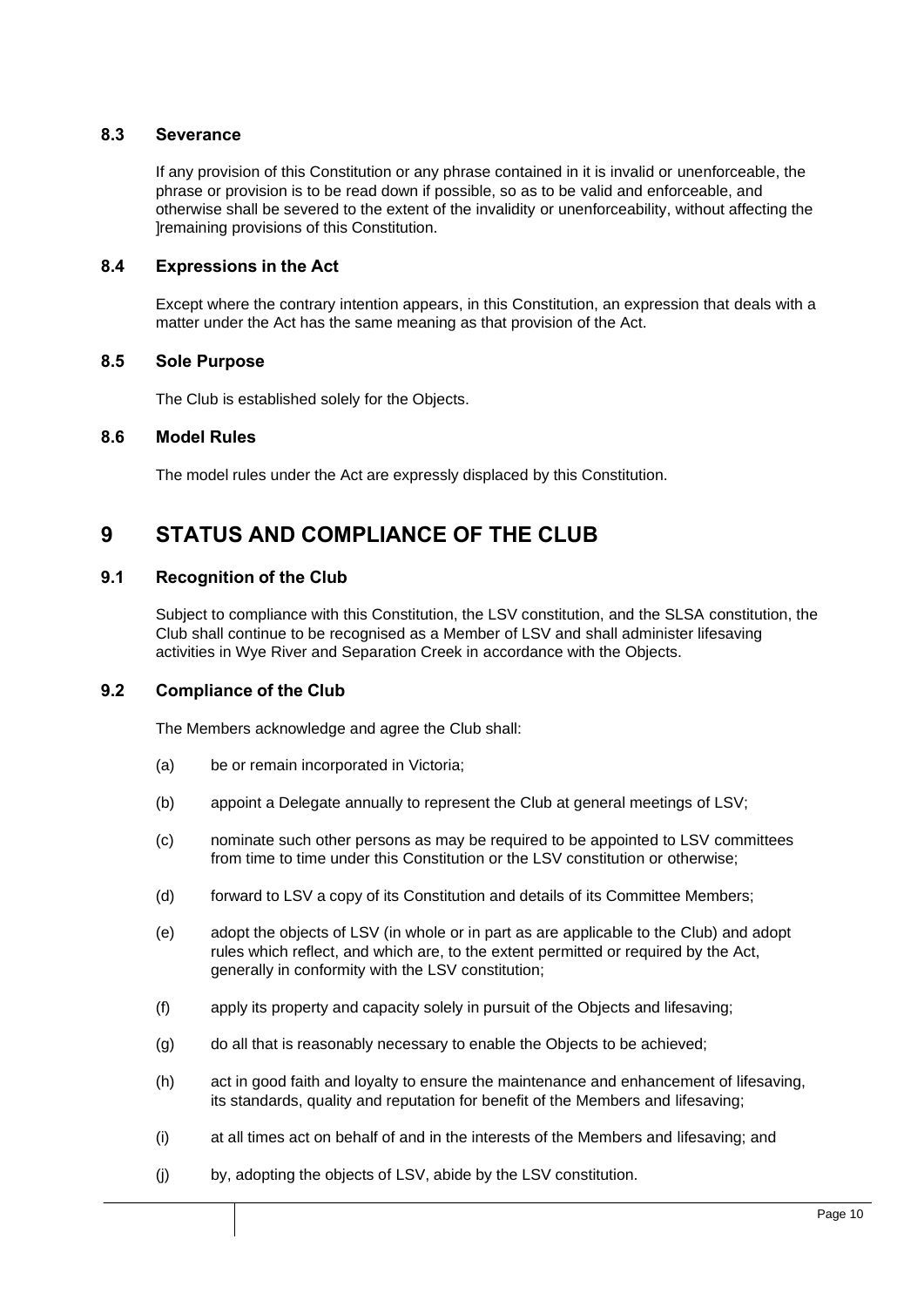### <span id="page-10-0"></span>**9.3 Operation of Constitution**

The Club and the Members acknowledge and agree:

- (a) that they are bound by this Constitution and that this Constitution, operates to create uniformity in the way in which the Objects and lifesaving are to be conducted, promoted, encouraged, advanced and administered throughout Wye River and Separation Creek;
- (b) to ensure the maintenance and enhancement of lifesaving, its standards, quality and reputation for the benefit of the Members and lifesaving;
- (c) not to do or permit to be done any act or thing which might adversely affect or derogate from the standards, quality and reputation of lifesaving and its maintenance and enhancement;
- (d) to promote the economic and community services success, strength and stability of each other and to act interdependently with each other in pursuit oftheir respective objects;
- (e) to act in the interests of lifesaving and the Members;
- (f) where the Club considers or is advised that a Member has allegedly:
	- (i) breached, failed, refused or neglected to comply with a provision ofthis Constitution, the By-Laws, or any resolution or determination of the Club; or
	- (ii) acted in a manner prejudicial to the Objects and interests of the Club and/or lifesaving; or
	- (iii) brought themselves, the Club, any Life Saving Club or lifesaving into disrepute,

the Club may, after allowing the Member a reasonable opportunity to explain, adjudicate and if necessary penalise the Member with such penalty as it thinks appropriate.

# <span id="page-10-1"></span>**10 CLUB'S CONSTITUTION**

### <span id="page-10-2"></span>**10.1 Constitution of the Club**

- (a) The Constitution will clearly reflect the objects of LSV and shall generally conform with the LSV constitution, subject to any requirements in the Act, and at least to the extent of:
	- (i) the objects of LSV;
	- (ii) the structure and membership categories of LSV and SLSA;
	- (iii) recognising SLSA as the national peak body for lifesaving in Australia, in accordance with the SLSA constitution;
	- (iv) recognising LSV as the peak body for lifesaving in Victoria;
	- (v) recognising SLSA as the final arbiter on matters pertaining to lifesaving in Australia, including disciplinary proceedings; and
	- (vi) such other matters as are required to give full effect to the LSV constitution;

with such incidental variations as are necessary having regard to the Act.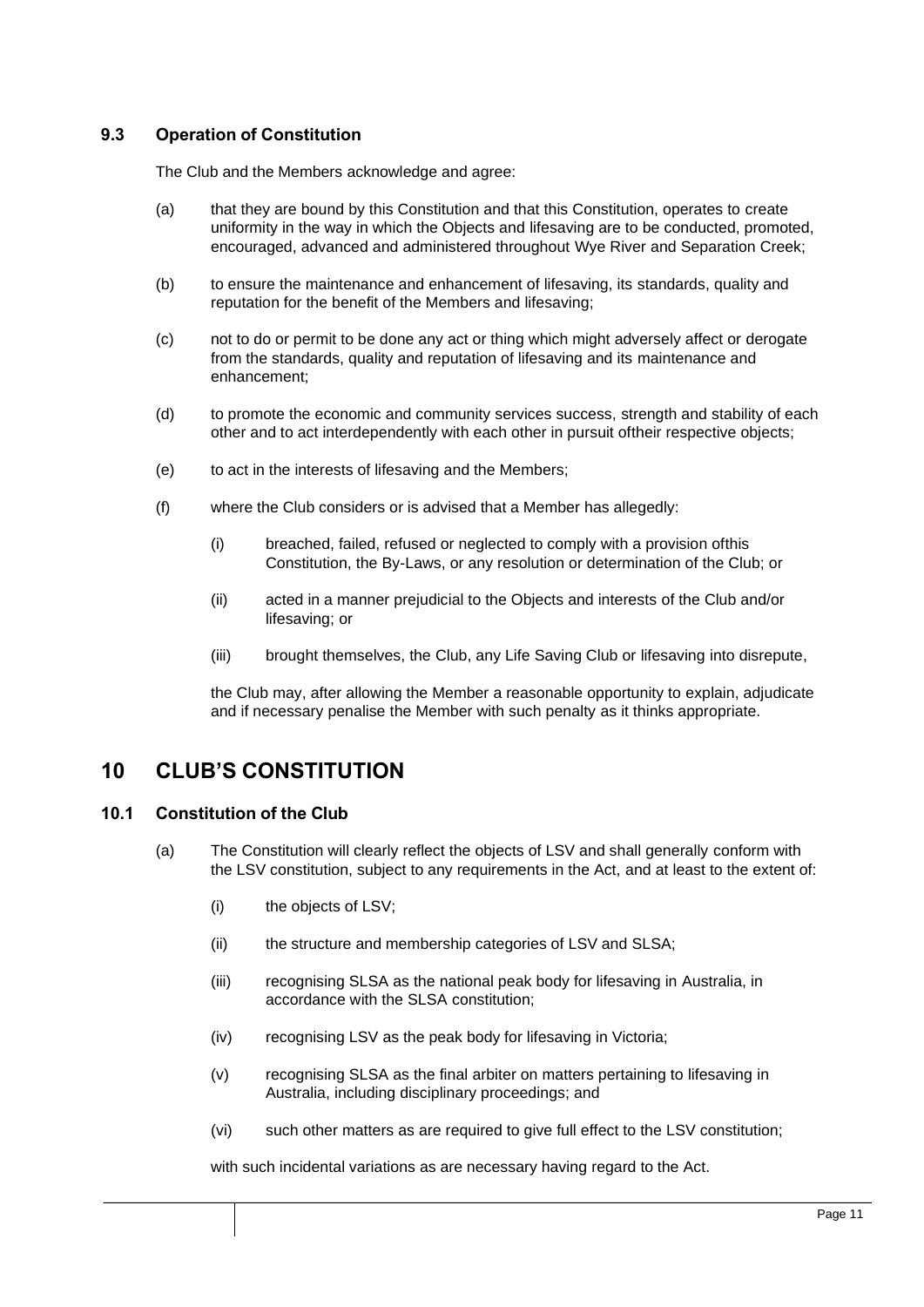(b) If there is any conflict or inconsistency between the constitutions of the Club, LSV or of SLSA the constitution of the higher lifesaving entity will prevail to the extent of the conflict or inconsistency. For the avoidance of doubt, the constitution of SLSA prevails over the constitutions of LSV and/or the Club. The constitution of LSV prevails over the constitution of the Club.

### <span id="page-11-0"></span>**10.2 Operation of the LSV Constitution**

- (a) The Club will take all steps to ensure its Constitution is in conformity with the LSV constitution at least to the extent set out in **Rule 10.1** and in respect of those matters set out in **Rule 10.1** shall ensure this Constitution is amended in conformity with future amendments made to the LSV constitution,subject to any prohibition or inconsistency in the Act.
- (b) The Club shall provide to LSV a copy of its Constitution and all amendments to this document. The Club acknowledges and agrees that LSV has power to veto any provision in its Constitution which, in LSV's opinion, is contrary to the objects of LSV.

### <span id="page-11-1"></span>**11 MEMBERS**

### <span id="page-11-2"></span>**11.1 Categories of Members**

The Members of the Club shall consist of:

- (a) Life Members, who subject to this Constitution, shall have the right to be present and to debate at General Meetings, but shall have no voting rights unless they also meet the qualifications of an Individual Member under **Rule 11.1(b)**;
- (b) Individual Members over 15 years of age with such other qualifications as are set out in the By-Laws, who shall have the right to be present, to debate and to vote at General Meetings.

### <span id="page-11-3"></span>**11.2 Life Members**

- (a) The Committee may recommend to the Annual General Meeting that any natural person who has rendered distinguished service to the Club and lifesaving, where such service is deemed to have assisted the advancement of the Club and lifesaving in Wye River and/or Separation Creek, be appointed as a Life Member.
- (b) A resolution of the Annual General Meeting to confer life membership on the recommendation of the Committee must be a Special Resolution.
- (c) A person must accept or reject the Club's resolution to confer life membership in writing. Upon written acceptance, the person's details shall be entered upon the register, and from the time of entry on the register the person shall be a Life Member.

# <span id="page-11-4"></span>**12 SUBSCRIPTIONS AND FEES**

The annual membership subscription (if any) and fees payable by Members to the Club, and the time for and manner of payment shall be as determined by the Committee from time to time.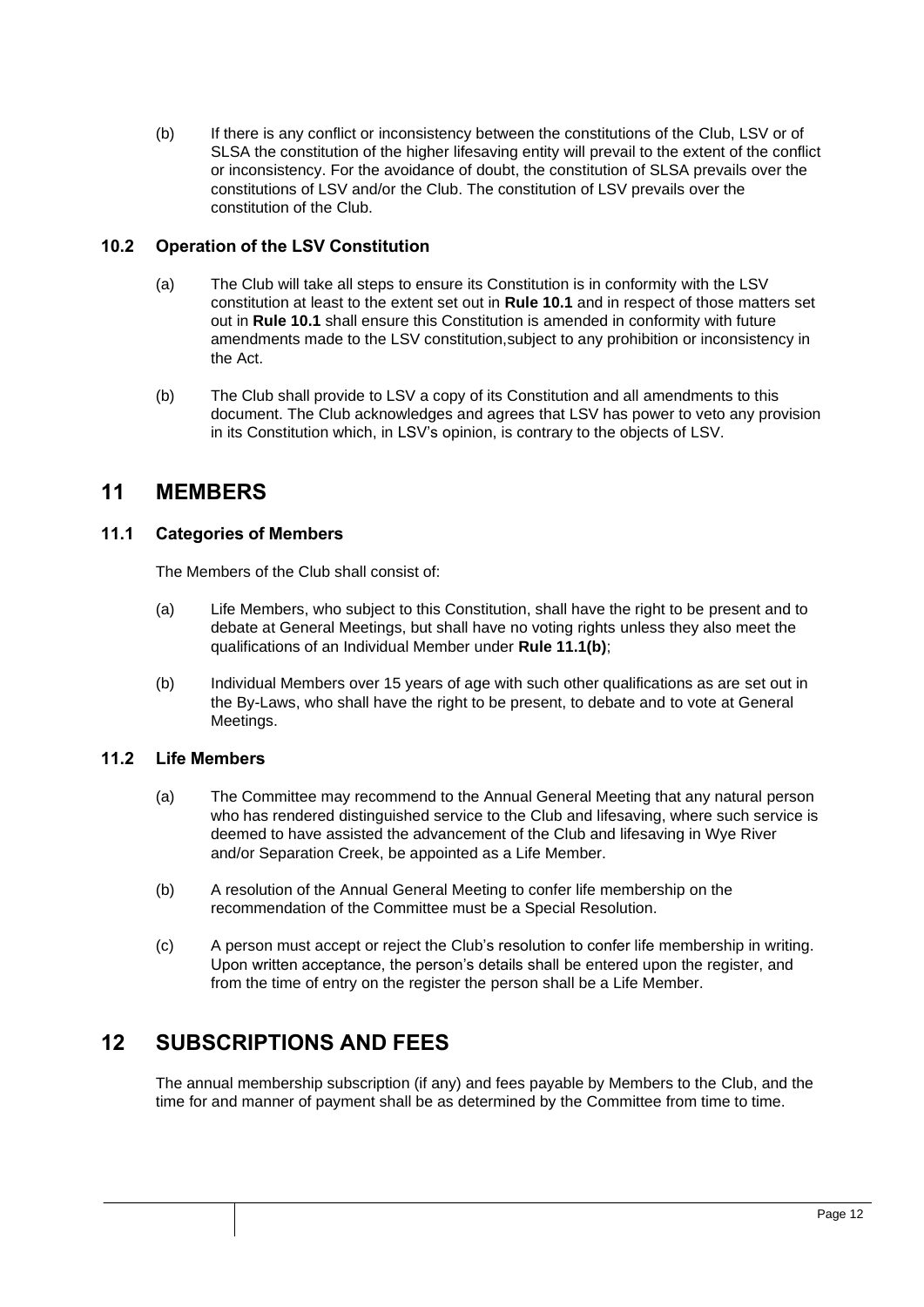# <span id="page-12-0"></span>**13 APPLICATION**

### <span id="page-12-1"></span>**13.1 Application for Membership**

An application for membership by an individual (applicant) must be:

- (a) in writing on the form prescribed from time to time by LSV and/or SLSA, from the applicant or its nominated representative and lodged with the Club;
- (b) accompanied by the appropriate fee, if any.

### <span id="page-12-2"></span>**13.2 Discretion to Accept or Reject Application**

- (a) The Club may accept or reject an application whether the applicant has complied with the requirements in **Rule 13.1** or not, and shall not be required or compelled to provide any reason for such acceptance or rejection. In considering an application for membership the Club must act reasonably and in good faith.
- (b) Where the Club accepts an application the applicant shall, subject tonotification to LSV, become a Member.
- (c) Membership of the Club shall be deemed to commence upon acceptance of the application by the Club. The Register shall be updated accordingly as soon as practicable.
- (d) If the Club rejects an application, it shall refund any fees forwarded with the application, and the application shall be deemed rejected by the Club. No reasons for rejection need be given.

### <span id="page-12-3"></span>**13.3 Re-Application**

- (a) Members must re-apply for membership of the Club in accordance with the procedures set down by the Club from time to time. Membership renewal is not automatic and a reapplication may be accepted or rejected by the Club in its discretion but acting reasonably and in good faith at all times. If the Club rejects a re-application, it shall refund any fees forwarded with the application, and the re--application shall be deemed rejected by the Club. No reasons for rejection need be given.
- (b) Upon re-application a Member must provide details of any change in their personal details, and any other information reasonably required by the Club.

### <span id="page-12-4"></span>**14 REGISTER OF MEMBERS**

### <span id="page-12-5"></span>**14.1 Register**

The Club shall keep and maintain a Register in which shall be entered (as aminimum):

- (a) the full name, address, date of birth class of membership and date of entry of the name of each Member; and
- (b) the full name, address and date of entry of the name of each Committee Member and Delegate.

Members shall provide notice of any change and required details to the Club within one month of such change, and update the register accordingly.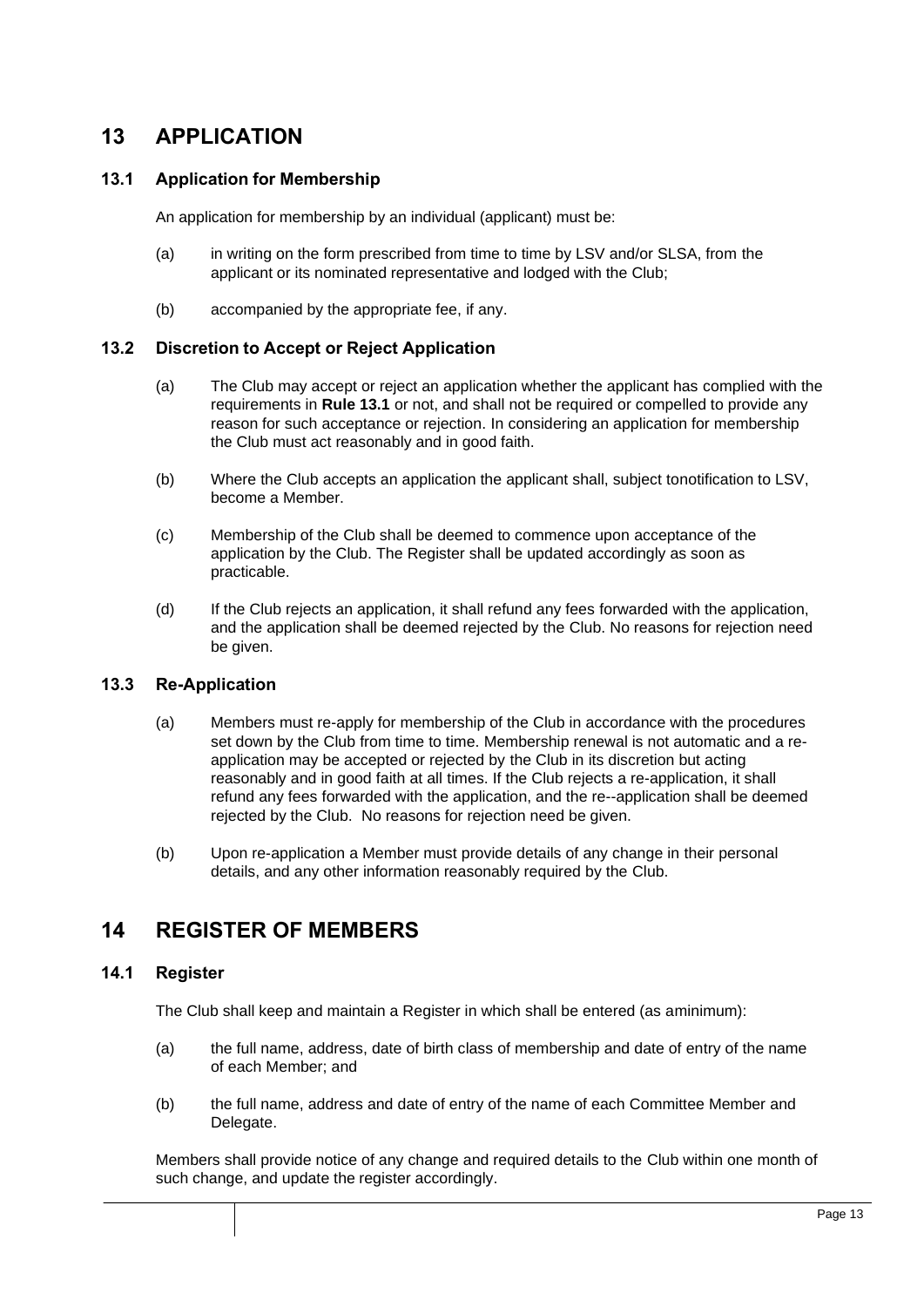### <span id="page-13-0"></span>**14.2 Inspection of Register**

Having regard to confidentiality considerations and privacy laws, an extract of the Register, excluding the address or other direct contact details of any Member, Committee Member or Delegate, shall be available for inspection (but not copying) by Members,upon reasonable request.

### <span id="page-13-1"></span>**14.3 Use of Register**

Subject to confidentiality considerations and privacy laws, the Register may be used by the Club to further the Objects, as the Committee considers appropriate.

### <span id="page-13-2"></span>**14.4 Right of LSV to Register**

The Club shall provide a copy of the Register at a time and in a form acceptable to LSV, and shall provide regular updates of the Register to LSV. The Club agrees that LSV may utilise the information contained in the Register and the Register itself to further the objects of LSV, subject always to reasonable confidentiality considerations and privacy laws.

# <span id="page-13-3"></span>**15 EFFECT OF MEMBERSHIP**

Members acknowledge and agree that:

- (a) this Constitution constitutes a contract between each of them and the Club and that they are bound by this Constitution and By-Laws, the LSV constitution and regulations and the SLSA constitution and regulation;
- (b) they shall comply with and observe this Constitution and the By-Laws, and any determination, resolution or policy which may be made or passed by the Committee or any other entity with delegated authority;
- (c) by submitting to this Constitution and the By-Laws they are subject to the jurisdiction of, and become members of each of, the Club, LSV and SLSA;
- (d) the Constitution and By-Laws are necessary and reasonable for promoting the Objects and particularly the advancement and protection of lifesaving as a community service in Wye River and/or Separation Creek; and
- (e) they are entitled to all benefits, advantages, privileges and services of Club membership.

### <span id="page-13-4"></span>**16 DISCONTINUANCE OF MEMBERSHIP**

### <span id="page-13-5"></span>**16.1 Notice of Resignation**

A Member having paid all arrears of fees payable to the Club may resign or withdraw from membership of the Club by giving notice in writing to the Club of resignation or withdrawal.

### <span id="page-13-7"></span><span id="page-13-6"></span>**16.2 Discontinuance for Breach**

(a) Membership of the Club may be discontinued by the Committee upon breach of any clause of this Constitution, including but not limited to the failure to pay any monies owed to the Club, failure to comply with the By- Laws or any resolution or determination made or passed by the Committee or any duly authorised committee.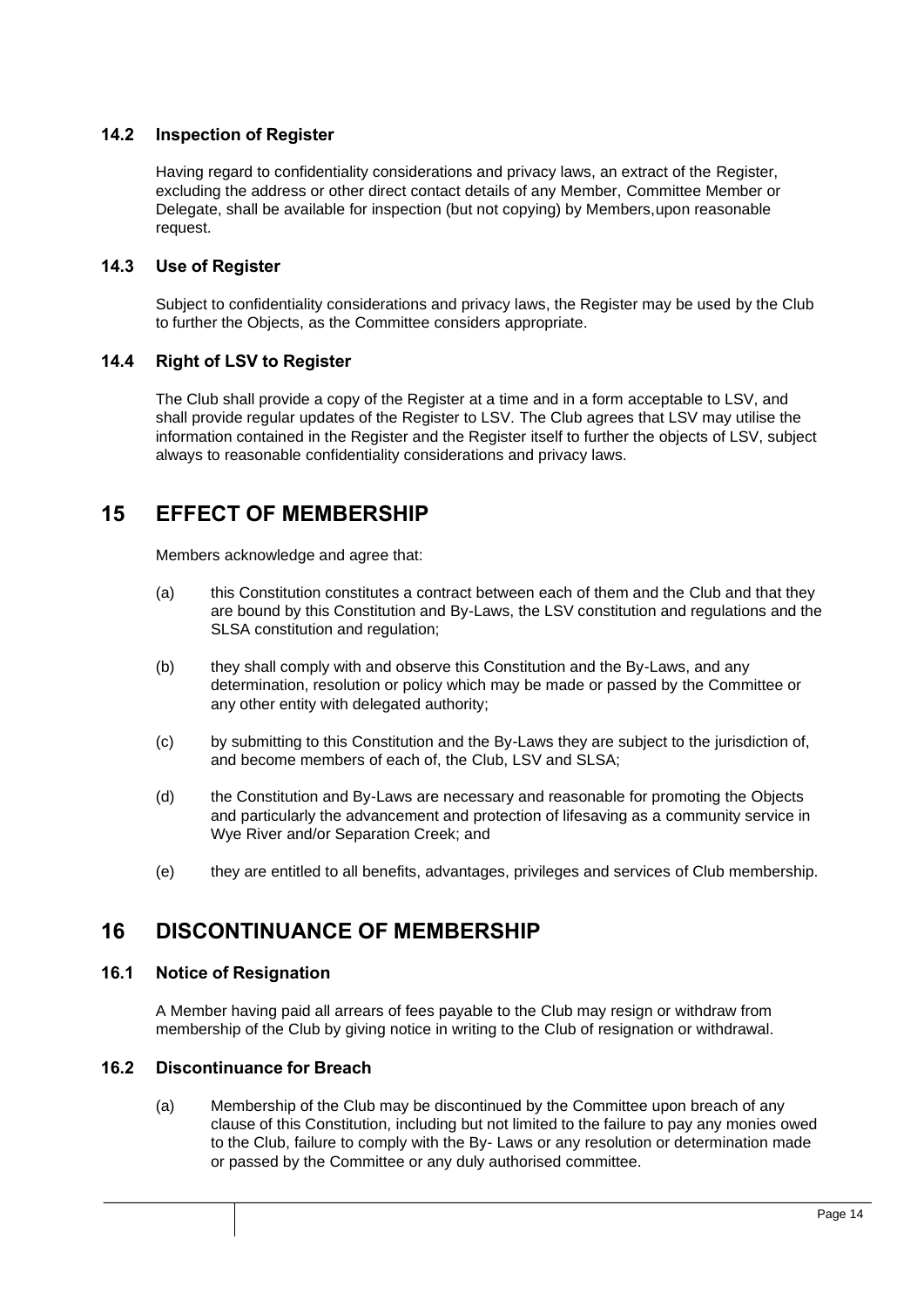- (b) Membership shall not be discontinued by the Committee under **Rule [16.2\(a\)](#page-13-7)** without the Committee first giving the accused Member the opportunity to explainthe breach and/or remedy the breach.
- (c) Where a Member fails, in the Committee's view to adequately explain or remedy the breach, that Member's membership shall be discontinued under **Rule [16.2\(a\)](#page-13-7)** by the Club giving written notice of the discontinuance.
- (d) This **Rule 16.2** operates in addition to and notwithstanding the Club's disciplinary rules in **Rule 16.8**.

### <span id="page-14-0"></span>**16.3 Failure to Re-Apply**

If a Member has not re-applied for Membership with the Club within one month of re-application falling due, that Member's membership will be deemed to have lapsed from that time. The Register shall be amended to reflect any lapse of membership under this **Rule 16.3** as soon as practicable.

### <span id="page-14-1"></span>**16.4 Member to Re-Apply**

A Member whose membership has been discontinued or has lapsed under **Rule 16.3**:

- (a) must seek renewal or re-apply for membership in accordance with this Constitution; and
- (b) may be re-admitted at the discretion of the Committee.

### <span id="page-14-2"></span>**16.5 Forfeiture of Rights**

A Member who ceases to be a Member, for whatever reason, shall forfeit all rights in and claims upon the Club and its property and shall not use any lifesaving equipment or other property of the Club including Intellectual Property. Any Club documents, records or other property in the possession, custody or control of that Member shall be returned to the Club immediately.

### <span id="page-14-3"></span>**16.6 Membership may be Reinstated**

Membership which has been discontinued under this **Rule 16** may be reinstated at the discretion of the Committee, upon such conditions as it deems appropriate.

### <span id="page-14-4"></span>**16.7 Refund of Membership Fees**

Membership fees or subscriptions paid by the discontinued Member may be refunded on a prorata basis to the Member upon discontinuance.

### <span id="page-14-5"></span>**17 GRIEVANCES, JUDICIAL AND DISCIPLINE**

- (a) The Club adopts the Grievances Procedure of SLSA as amended from time to time.
- (b) The Club adopts the Judicial and Discipline Regulations of SLSA as amended from time to time.

### <span id="page-14-6"></span>**18 ANNUAL GENERAL MEETING**

(a) An Annual General Meeting of the Club shall be held in accordance with the Act and on a date and at a venue to be determined by the Committee.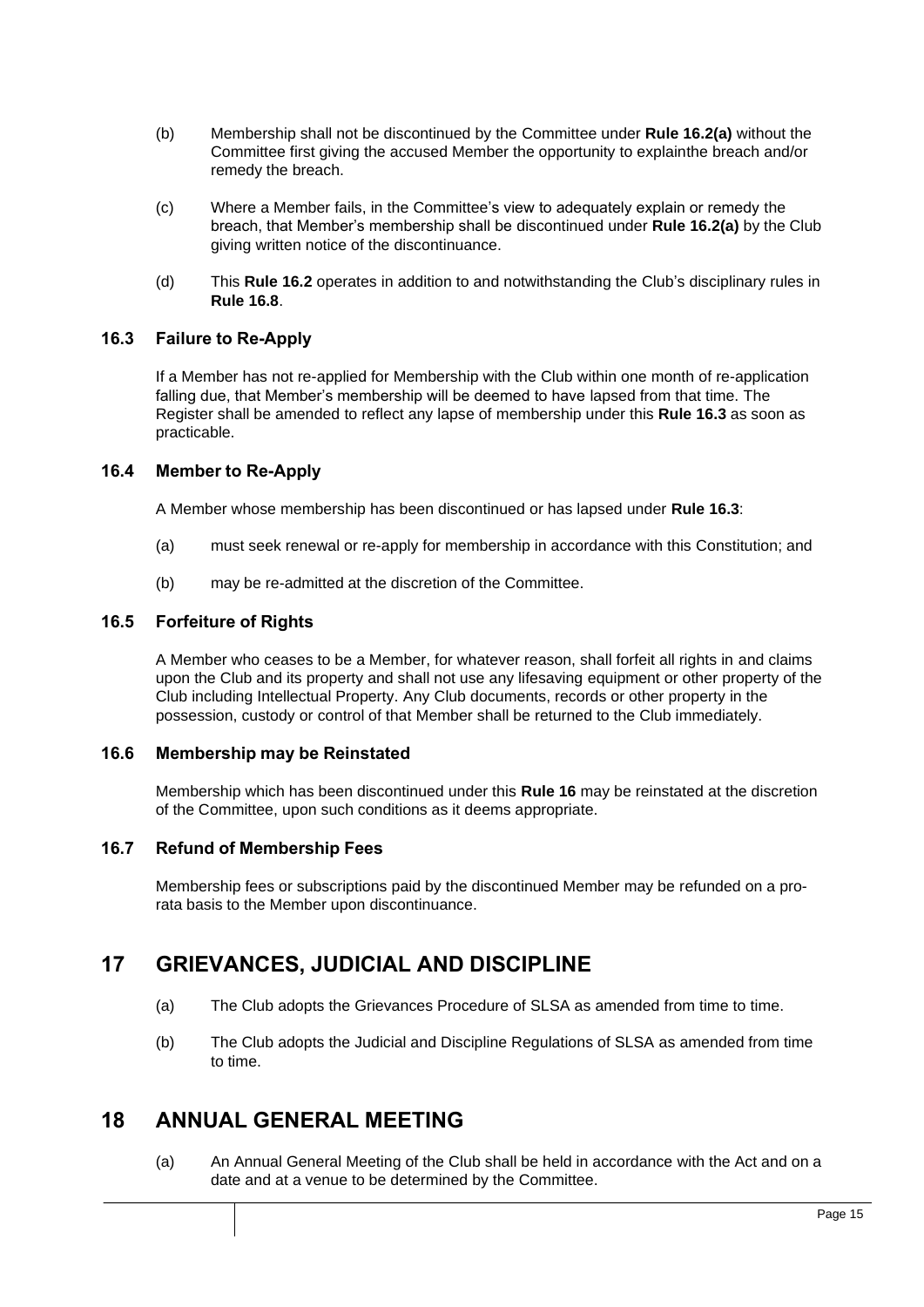(b) All General Meetings other than the Annual General Meeting shall be Special General Meetings and shall be held in accordance with this Constitution.

### <span id="page-15-0"></span>**19 NOTICE OF GENERAL MEETING**

- (a) Notice of every General Meeting shall be given to every Member entitled to receive notice.at the address appearing in the Register kept by the Association. Any auditor and the Committee Members shall also be entitled to notice of every General Meeting. No other person shall be entitled as of right to receive notices of General Meetings.
- (b) A notice of a General Meeting shall specify the place and day and hour of meeting and shall state the business to be transacted at the meeting.
- (c) At least 14 days' notice of a General Meeting shall be given to those Members entitled to receive notice, together with:
	- (i) the agenda for the meeting; and
	- (ii) any notice of motion received from Members.

### <span id="page-15-1"></span>**20 BUSINESS AT AGM**

- (a) In addition to any business required to be transacted at the AGM under the Act, the business of the AGM shall include the following:
	- (i) confirmation of minutes from previous AGM and of any special general meeting held since then;
	- (ii) to receive and consider:
		- (A) reports of the Board;
		- (B) reports of auditors (if any);
		- (C) financial statements of the Association; and
		- (D) any other reports as determined by the Board,
	- (iii) election of office bearers and Committee members (as applicable);
	- (iv) confirmation of the appointment and fixing of the remuneration of any auditor; and
	- (v) any other business of which notice is given in accordance with this Constitution.
- (b) All business that is transacted at a General Meeting, and also all that is transacted at an Annual General Meeting, with the exception of those matters set down in **Rule 20** shall be special business.
- (c) No business other than that stated on the notice shall be transacted at that meeting.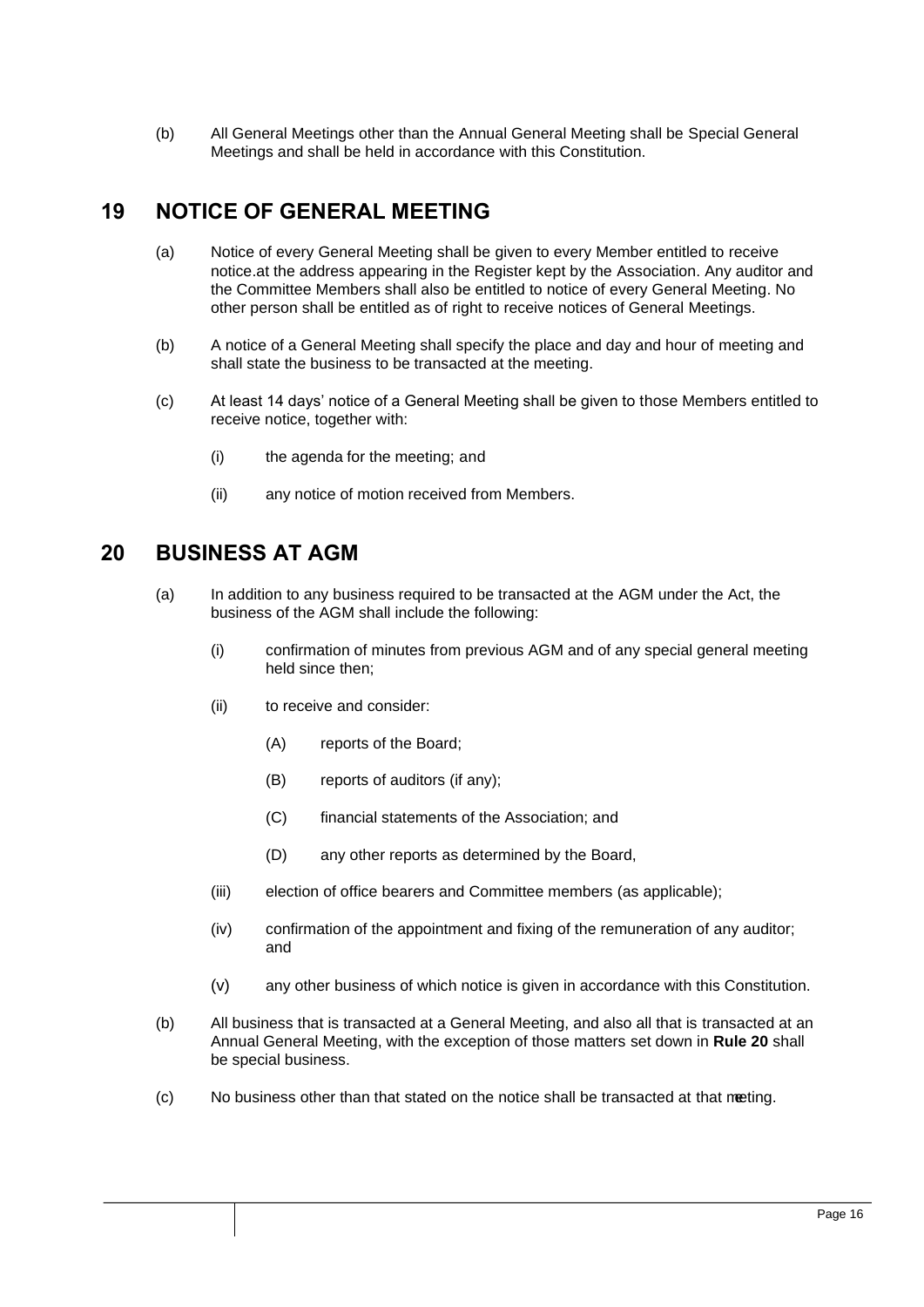# <span id="page-16-0"></span>**21 NOTICES OF MOTION**

Members shall be entitled to submit notices of motion for inclusion as special business at a General Meeting. All notices of motion must be submitted in writing to the Secretary not less than 21 days (excluding receiving date and meeting date) prior to the General Meeting.

### <span id="page-16-1"></span>**22 SPECIAL GENERAL MEETINGS**

### <span id="page-16-2"></span>**22.1 Special General Meetings May be Held**

The Committee may, whenever it thinks fit, convene a Special General Meeting of the Club and, where, but for this clause more than 15 months would elapse between Annual General Meetings, shall convene a Special General Meeting before the expiration of that period.

### <span id="page-16-3"></span>**22.2 Requisition of Special General Meetings**

- (a) The Committee shall on the requisition in writing of 50% of Members entitled to vote convene a Special General Meeting.
- (b) The requisition for a Special General Meeting shall state the object(s) of the meeting, shall be signed by the Members making the requisition and be sent to the Club. The requisition may consist of several documents in a like form, each signed by one or more of the Members making the requisitions.
- (c) If the Committee does not cause a Special General Meeting to be held within onemonth after the date on which the requisition is sent to the Club, the Members making the requisition, or any of them, may convene a Special General Meeting to be held not later than three months after that date.
- (d) A Special General Meeting convened by Members under this Constitution shall be convened in the same manner, or as nearly as possible as that, in which meetings are convened by the Committee.

# <span id="page-16-4"></span>**23 PROCEEDINGS AT GENERAL MEETINGS**

### <span id="page-16-5"></span>**23.1 Quorum**

No business shall be transacted at any General Meeting unless a quorum is present at the time when the meeting proceeds to business. A quorum for General Meetings shall be twenty (20) Members entitled to vote. A quorum must be present throughout the meeting.

### <span id="page-16-6"></span>**23.2 President to preside**

The President shall, subject to this Constitution, preside as chair at every General Meeting except:

- (a) in relation to any election for which the President is a nominee; or
- (b) where a conflict of interest exists.

If the President is not present, or is unwilling or unable to preside the Members shall appoint one of the Committee Members to preside as chair for that meeting only.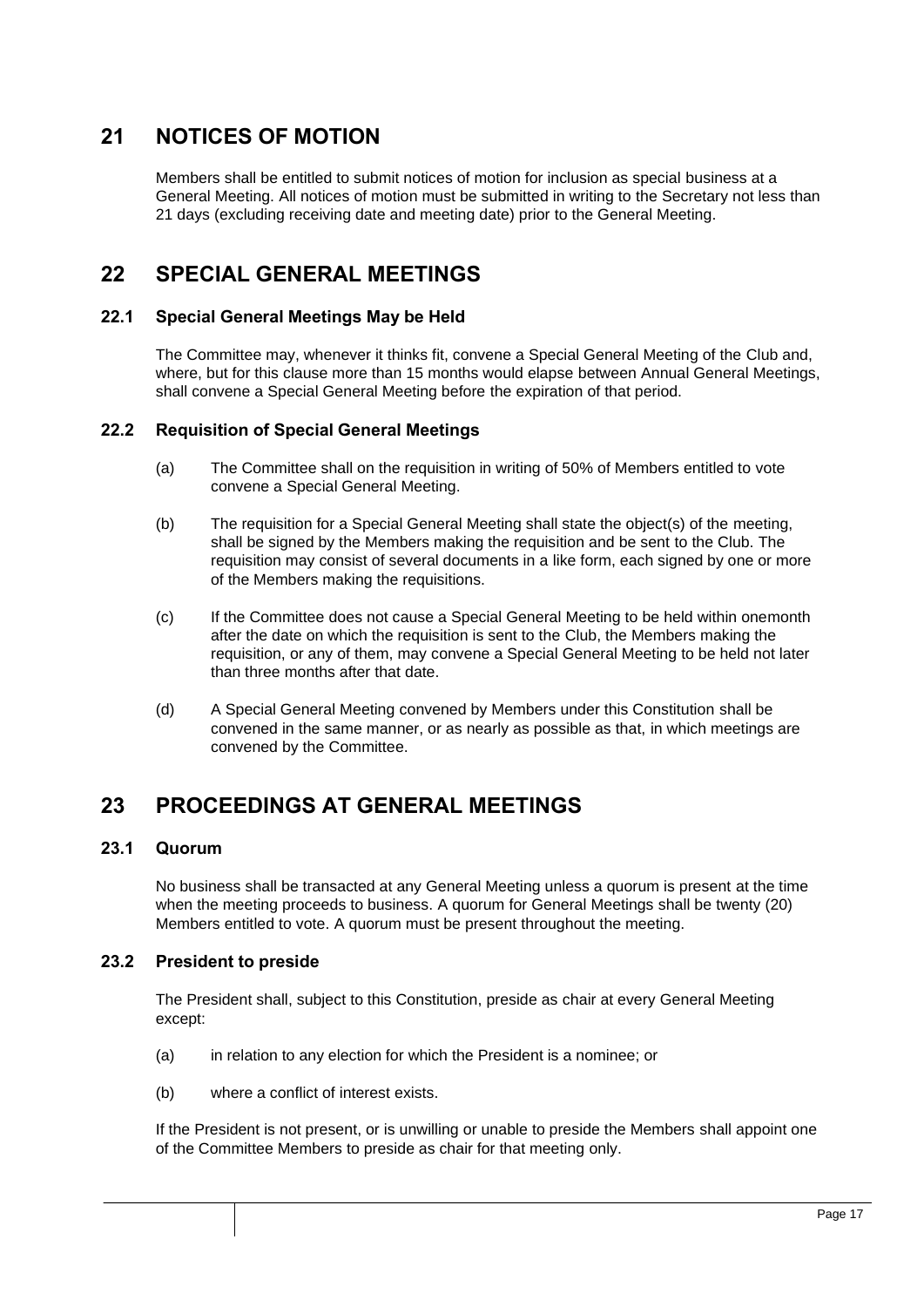### <span id="page-17-0"></span>**23.3 Adjournment of Meeting**

- (a) If within half an hour from the time appointed for the meeting, a quorum is not present the meeting shall be adjourned until the same day in the next week at the same time and place or to such other day and at such other time and place as the chair may determine and if at the adjourned meeting a quorum is not present within half an hour from the time appointed for themeeting, the meeting will lapse.
- (b) The chair may, with the consent of any meeting at which a quorum is present, and shall, if so directed by the meeting, adjourn the meeting from time to time and from place to place but no business shall be transacted at any adjourned meeting other than the business left unfinished at the meeting from which the adjournment took place.
- <span id="page-17-6"></span>(c) When a meeting is adjourned for 30 days or more, notice of the adjourned meeting shall be given as in the case of an original meeting.
- (d) Except as provided in **Rul[e 22.3\(c\)](#page-17-6)** it shall not be necessary to give any noticeof an adjournment or the business to be transacted at any adjourned meeting.

### <span id="page-17-1"></span>**23.4 Voting Procedure**

At any meeting a resolution put to the vote of the meeting shall be decided on a show of hands unless a poll is (before or on the declaration of the result of the show of hands) demanded by:

- (a) the chair; or
- (b) a simple majority of Members entitled to vote.

### <span id="page-17-2"></span>**23.5 Recording of Determinations**

Unless a poll is demanded under **Rule [23](#page-16-4)**, a declaration by the chair that a resolution has on a show of hands been carried or carried unanimously or by a particular majority or lost and an entry to that effect in the book containing the minutes of the proceedings of the Club shall be conclusive evidence of the fact without proof of the number of the votes recorded in favour of or against the resolution.

### <span id="page-17-3"></span>**23.6 Where Poll Demanded**

If a poll is duly demanded under **Rule [23.4](#page-17-1)** it shall be taken in such manner and either at once or after an interval or adjournment or otherwise as the chair directs and the result of the poll shall be the resolution of the meeting at which the poll was demanded.

### <span id="page-17-4"></span>**23.7 Use of technology**

- (a) A Member not physically present at a General Meeting may, with the President's approval, participate in the meeting by the use of technology that allows that Member and the other Members present at the meeting to clearly and simultaneously communicate with each other.
- (b) A Member participating in a General Meeting as permitted under **Rule 23.7(a)** is taken to be present at the meeting and, if the Member (being entitled to vote) votes at the meeting, is taken to have voted in person.

### <span id="page-17-5"></span>**23.8 Procedural irregularities**

(a) No decision of the Club, the Committee or any committee authorised entity shall be invalid merely because of a failure to give proper notice under this Constitution or the By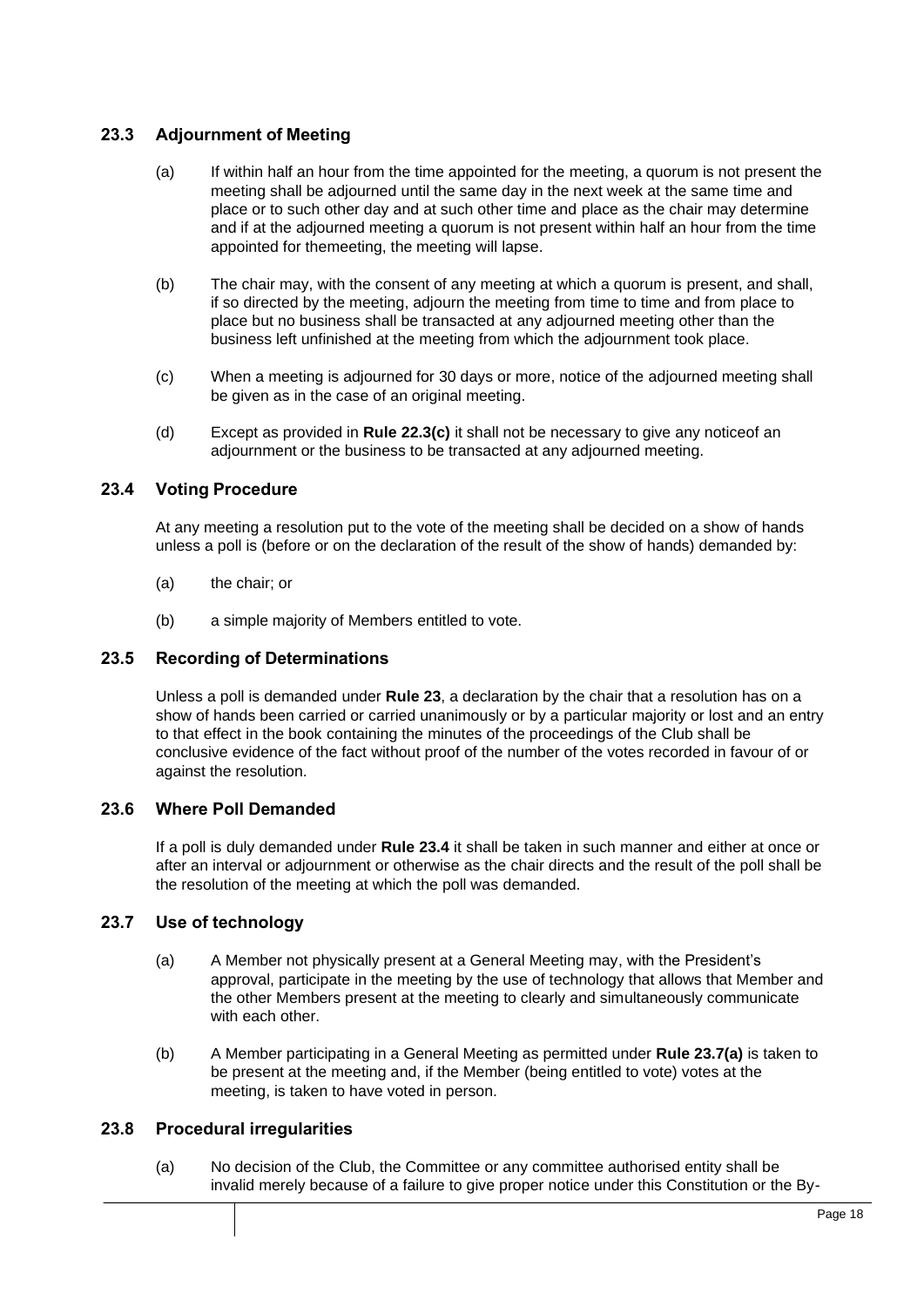Laws or other irregularity in procedure required by this Constitution or the Regulations unless a person suffers substantial prejudice as a result of that failure to give proper notice or irregularity in procedure.

(b) The Club, the Committee or other committee authorised entity may confirm an earlier decision which may have been otherwise invalid because of a failure to give proper notice or other irregularity in procedure and the decision shall be deemed to be valid from the time it was originally made.

# <span id="page-18-0"></span>**24 VOTING AT GENERAL MEETINGS**

### <span id="page-18-1"></span>**24.1 Members entitled to Vote**

Each Member entitled to vote as set out in **Rule 11.1** shall have one vote at General Meetings which, subject to this Constitution, shall be exercised by that Member. The Committee Members shall have the right to attend and debate, but not vote, at General Meetings unless they are also an Individual Member entitled to vote under **Rule 11.1**.

### <span id="page-18-2"></span>**24.2 Casting Vote**

Where voting at General Meetings is equal the chair may exercise a casting vote.

### <span id="page-18-3"></span>**25 PROXY VOTING**

Proxy voting shall not be permitted at any General Meeting.

### <span id="page-18-4"></span>**26 POWERS OF THE COMMITTEE**

Subject to the Act and this Constitution, the business of the Club shall be managed, and the powers of the Club shall be exercised, by the Committee.

# <span id="page-18-5"></span>**27 COMPOSITION OF THE COMMITTEE**

### <span id="page-18-6"></span>**27.1 Composition of the Committee**

As from the adoption of this Constitution, the Committee shall comprise:

- (a) the President;
- (b) the Vice-President;
- (c) the Secretary;
- (d) the Treasurer;
- (e) the Club Captain;
- (f) the Director Training and Development;
- (g) the Director Facilties; and
- (h) up to 3 additional Committee Members,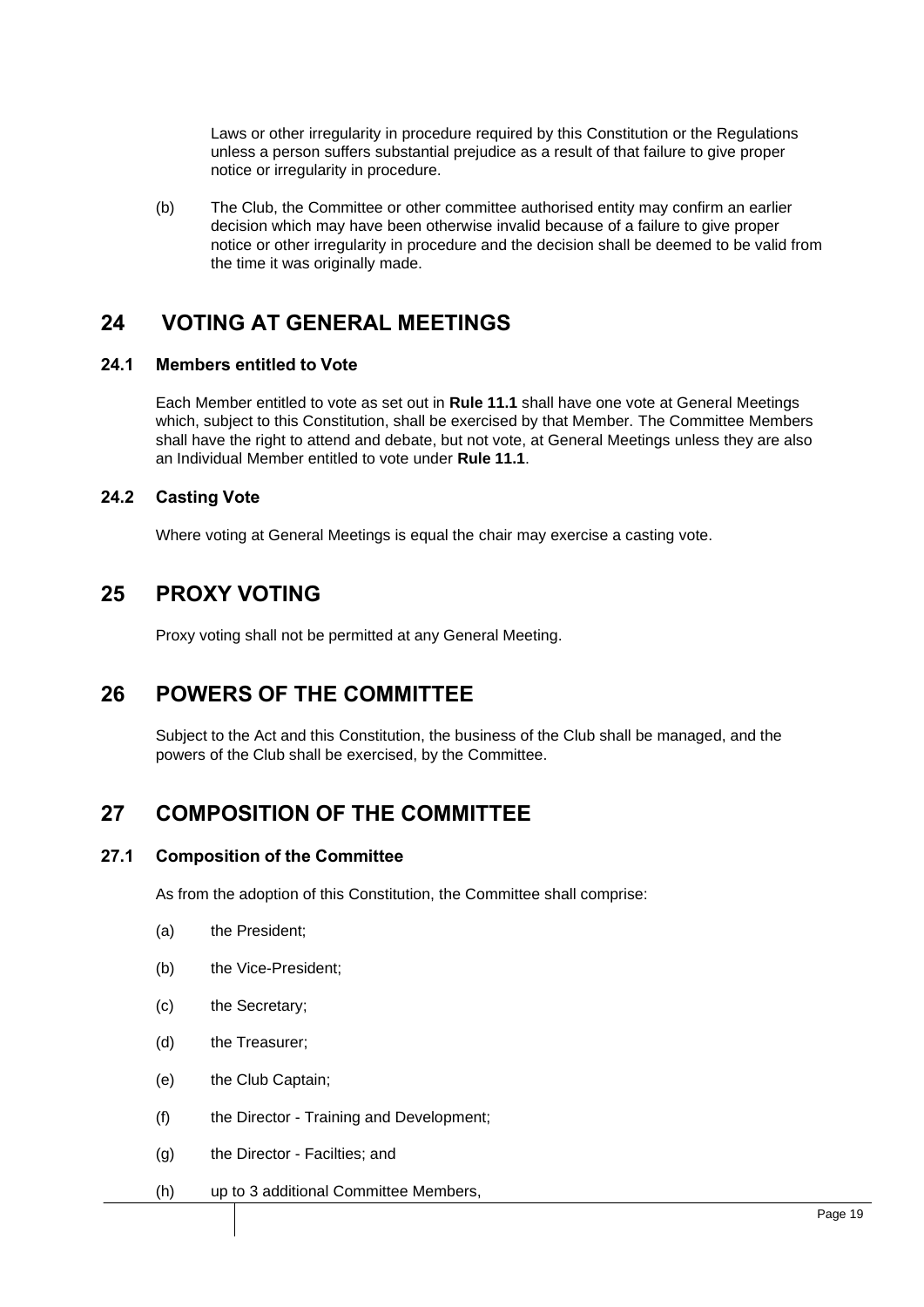who must all be Individual Members (over the age of 18 years of age) and who shall be elected under **Rule 28**.

For the period following the adoption of this Constitution until the completion of the following Annual General Meeting, there may be a period of transition from the Committee roles prescribed under the previous constitution to these roles.

### <span id="page-19-0"></span>**27.2 Portfolios and position**

If the Committee considers it appropriate, in order to further the Objects, it may allocate Committee Members to specific portfolios, with specific responsibilities, as determined in the discretion of the Committee.

### <span id="page-19-1"></span>**27.3 Right to Co-Opt**

It is expressly acknowledged that the Committee may co-opt any person with appropriate experience or expertise to assist the Committee in respect of such matters and on such terms as the Committee thinks fit. Any person so co-opted shall not be a Committee Member, and shall not exercise the rights of a Committee Member, but shall act in an advisory role only.

#### <span id="page-19-2"></span>**27.4 Appointment of Delegate**

- (a) The Committee shall, from amongst its members, appoint a Delegate to attend general meetings of LSV for such term as the Committee determines, and otherwise in accordance with the LSV constitution.
- (b) The Club must advise the LSV Chief Executive Officer in writing of its Delegate.

# <span id="page-19-3"></span>**28 ELECTION OF COMMITTEE MEMBERS**

#### <span id="page-19-4"></span>**28.1 Nominations of Candidates**

- (a) Nominations for candidates to be elected to the Committee shall be called for by the Club 14 days prior to the Annual General Meeting. When calling for nominations the Club shall also provide details of the necessary qualifications and job description for the positions (if any). Qualifications and job descriptions shall be as determined by the Committee from time to time.
- (b) Nominations of candidates for election as Committee Members shall be:
	- (i) made in writing, signed by two Members and accompanied by the written consent of the nominee (which may be endorsed on the form ofnomination); and
	- (ii) delivered to the Club prior to the Annual General Meeting.
- (c) If insufficient nominations are received to fill all available vacancies on the Committee the candidates nominated shall, subject to declaration by the chair, be deemed to be elected.
- (d) If the number of nominations received is equal to the number of vacancies to be filled, the persons nominated shall, subject to declaration by the chair, be deemed to be elected.
- (e) If the number of nominations exceeds the number of vacancies to be filled,voting papers shall be prepared containing the names of the candidates inalphabetical order, for each vacancy on the Committee.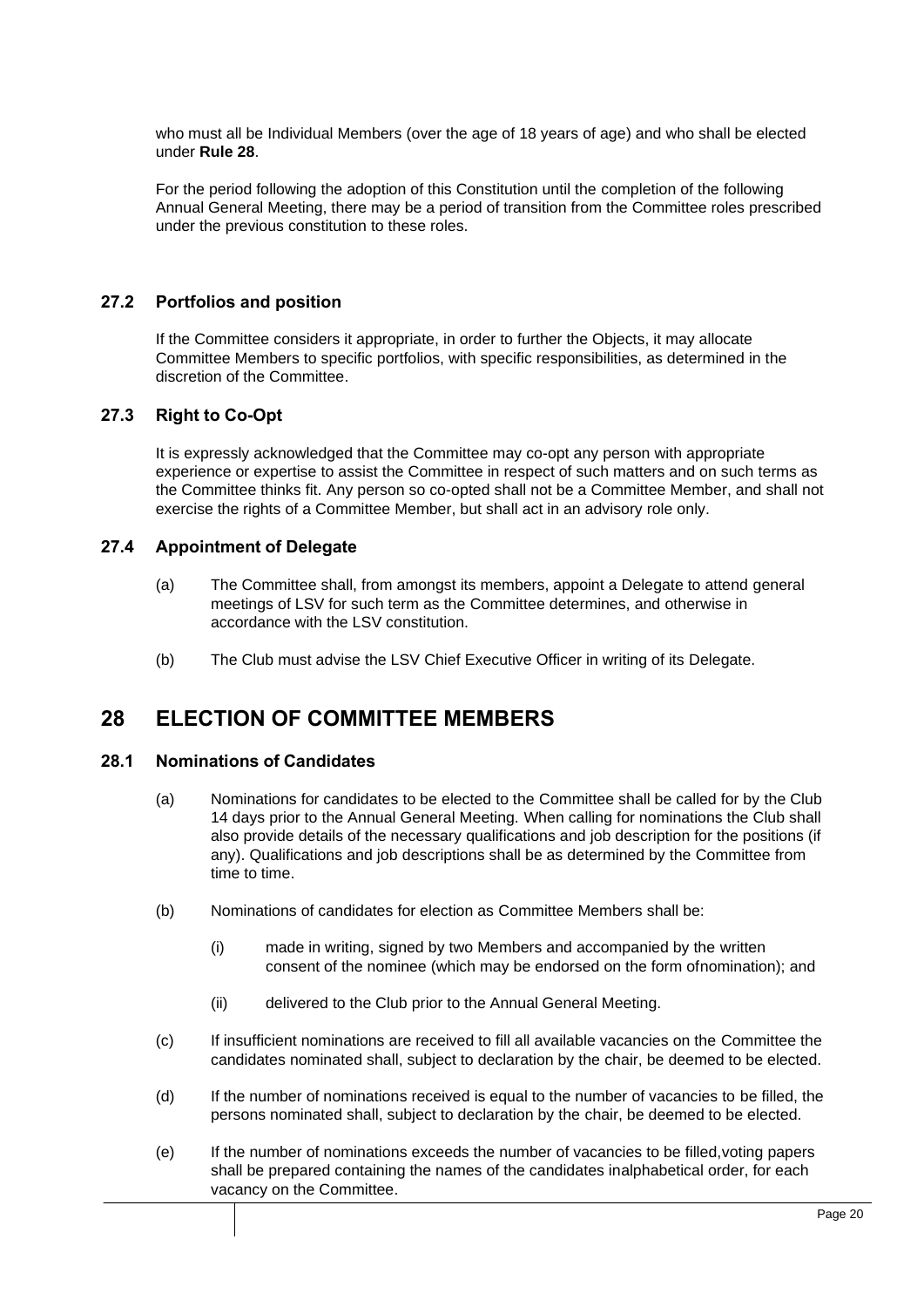### <span id="page-20-0"></span>**28.2 Voting procedures**

Elections shall be conducted by such means as is prescribed by the Committee in the By-Laws. Elections must be conducted formally and the Club must appoint a returning officer or officers to conduct elections. All candidates at an election have the right to appoint a scrutineer and for that scrutineer to be present at the return of ballots and vote count.

### <span id="page-20-1"></span>**28.3 Term of Office of Committee Members**

Committee Members shall be elected in accordance with this Constitution annually, and subject to this Constitution, shall hold office from the conclusion of the Annual General Meeting at which they were elected until the conclusion of the next following Annual General Meeting. Committee Members may be re-elected.

### <span id="page-20-2"></span>**29 VACANCIES OF COMMITTEE MEMBER**

### <span id="page-20-3"></span>**29.1 Grounds for Termination of Office of Committee Member**

In addition to the circumstances in which the office of a Committee Member becomes vacant by virtue of the Act, the office of a Committee Member becomes vacant if the Committee Member:

- (a) dies;
- (b) becomes bankrupt or makes any arrangement or composition with their creditors generally;
- (c) becomes of unsound mind or a person whose person or estate is liable to be dealt with in anyway under the law relating to mental health;
- (d) resigns his office in writing to the Club;
- (e) is absent without the consent of the Committee from meetings of the Committee held during a period of 6 months;
- (f) without the prior consent or later ratification of the Members in General Meeting holds any office of profit under the Club;
- (g) is directly or indirectly interested in any contract or proposed contract with theClub and fails to declare the nature of his interest;
- (h) is removed by Special Resolution;
- (i) has been expelled or suspended from membership (without further recourse under this Rules or any LSV rules including the LSV constitution); or
- (j) would otherwise be prohibited from being a Committee Member under the law.

### <span id="page-20-4"></span>**29.2 Remaining Committee Members May Act**

In the event of a casual vacancy or vacancies in the office of a Committee Member or Committee Members, the remaining Committee Members may act but, if the number of remaining Committee Members is not sufficient to constitute a quorum at a meeting of Committee Members, they may act only for the purpose of increasing the number of Committee Members to a number sufficient to constitute such a quorum.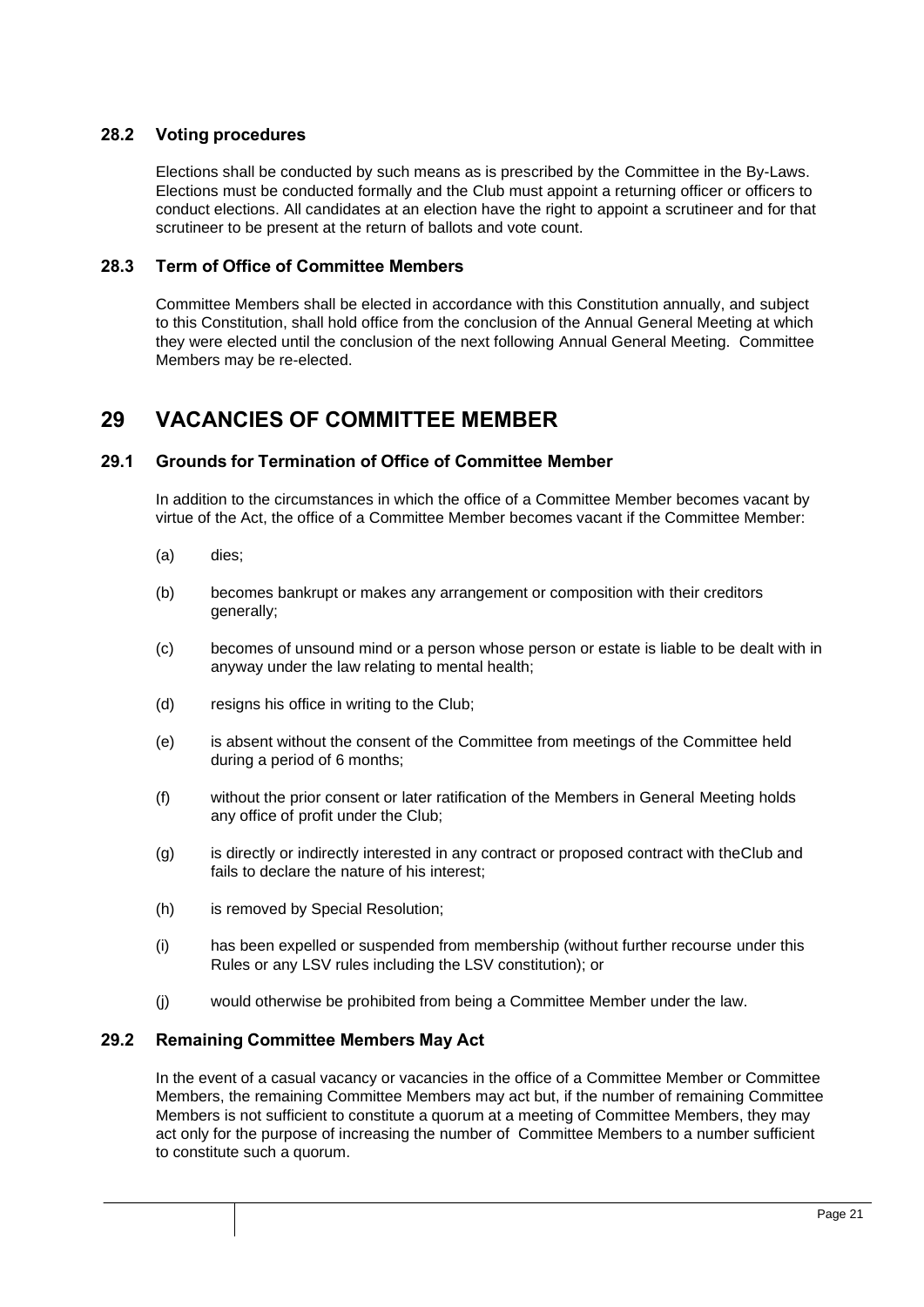### <span id="page-21-0"></span>**29.3 Casual Vacancy**

In the event of a casual vacancy in the office of any Committee Member, the Committee may appoint an appropriately qualified Member to the vacant office and the person so appointed may continue in office up to the conclusion of the Annual General Meeting at which the term of the previous appointee would have expired.

# <span id="page-21-1"></span>**30 MEETINGS OF THE COMMITTEE**

### <span id="page-21-2"></span>**30.1 Committee to Meet**

The Committee shall meet as often as is deemed necessary, but not less than six times inevery calendar year for the dispatch of business and subject to this Constitution may adjourn and otherwise regulate its meetings as it thinks fit. A Committee Member may at any time convene a meeting of the Committee within a reasonable time.

### <span id="page-21-3"></span>**30.2 Decisions of Committee**

Subject to this Constitution, questions arising at any meeting of the Committee shall be decided by a majority of votes and a determination of a majority of Committee Members shall be deemed a determination of the Committee. All Committee Members shall have one vote on any question. The chair may exercise a casting vote where voting is equal.

### <span id="page-21-4"></span>**30.3 Resolutions not in Meeting**

- (a) A resolution in writing, signed or assented to by any form of visible or other electronic communication by a majority of the Committee Members for the time being present in Australia shall be as valid and effectual as if it had been passed at a meeting of Committee Members duly convened and held. Any such resolution may consist of several documents in like form each signed by one or more of the Committee Members.
- <span id="page-21-5"></span>(b) Without limiting the power of the Committee to regulate its meetings as it thinks fit,a meeting of the Committee may be held where one or more of the Committee Members is not physically present at the meeting, provided that:
	- (i) all persons participating in the meeting are able to communicate with each other effectively simultaneously and instantaneously whether by means of telephone, electronically or other form of communication;
	- (ii) notice of the meeting is given to all the Committee Members entitled to notice in accordance with the usual procedures agreed upon or laid down from time to time by the Committee or these Rules and such notice specifies that Committee Members are not required to be present in person;
	- (iii) in the event that a failure in communications prevents **Rule [30.3\(b\)\(i\)](#page-21-5)** from being satisfied by that number of Committee Members which constitutes a quorum, and none of such Committee Members are present at the place where the meeting is deemed by virtue of the further provisions of this Rule to be held then the meeting shall be suspended until **Rule [30.3\(b\)\(i\)](#page-21-5)** is satisfied again. If such condition is not satisfied within 15 minutes from the interruption the meeting shall be deemed to have terminated or adjourned; and
	- (iv) any meeting held where one or more of the Committee Members is not physically present shall be deemed to be held at the place specified in the noticeof meeting provided a Committee Member is there present and if no Committee Member is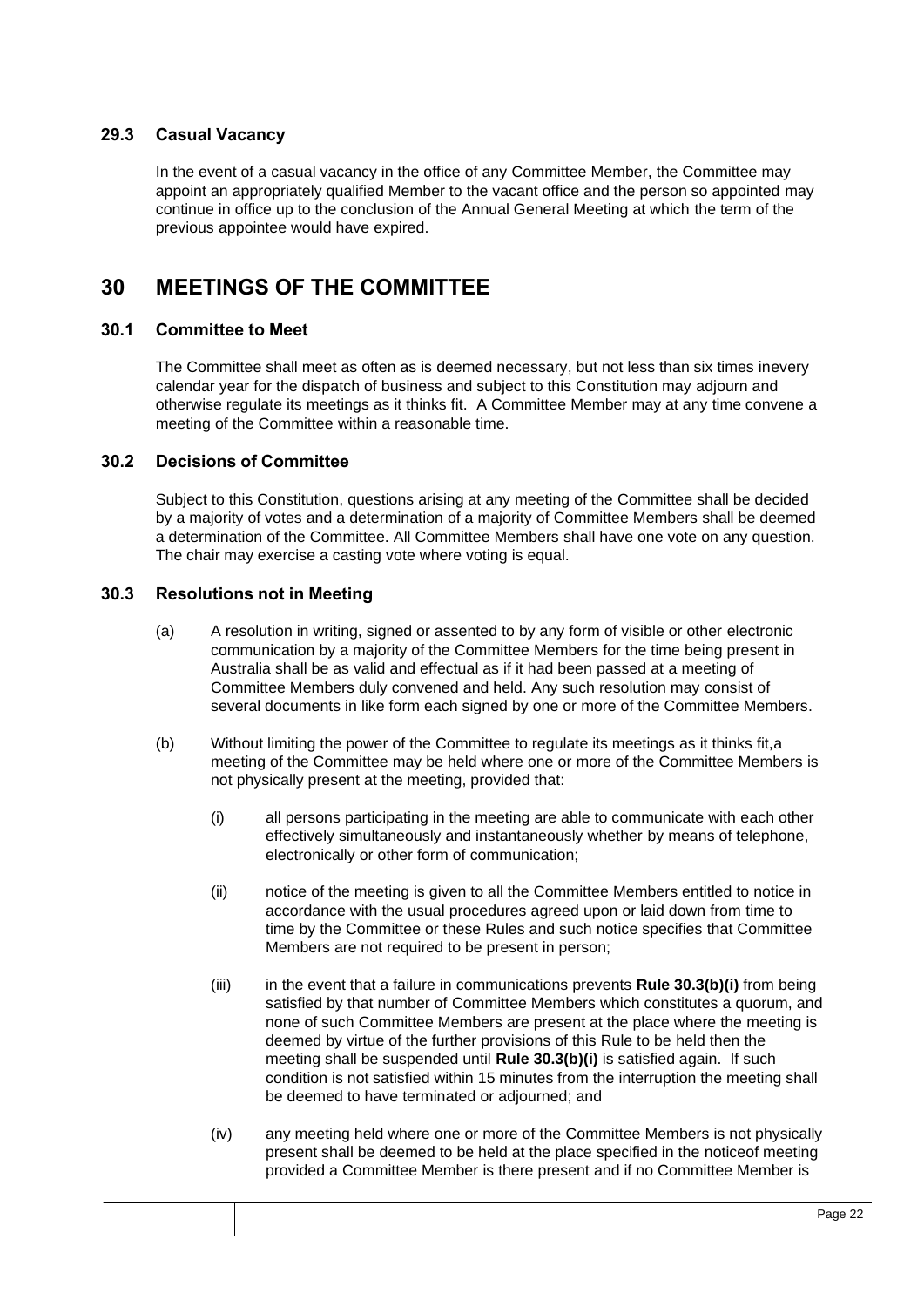there present the meeting shall be deemed to be held at the place where the Chair of the meeting is located.

#### <span id="page-22-0"></span>**30.4 Quorum**

At meetings of the Committee the number of Committee Members whose presence is required to constitute a quorum is a majority of the Committee Members.

### <span id="page-22-1"></span>**30.5 Notice of Committee Meetings**

Unless all Committee Members agree to hold a meeting at shorter notice (which agreement shall be sufficiently evidenced by their presence) not less than seven days oral or written notice of the meeting of the Committee must be given to each Committee Member.

### <span id="page-22-2"></span>**30.6 Conflict of Interest**

A Committee Member shall declare their interest in any commercial, financial, contractual, selection, disciplinary or other matter in which a conflict of interest arises or may arise, and shall absent themselves from discussions of such matter and shall not be entitled to vote in respect of such matter. In the event of uncertainty as to whether itis necessary for a Committee Member to absent themselves from discussion or refrain from voting, the issue should be immediately determined by vote of the Committee, or if this is not possible, the matter shall be adjourned or deferred. All disclosed interests must be submitted to the Annual General Meeting in accordance with the Act.

### <span id="page-22-3"></span>**31 DELEGATIONS**

### <span id="page-22-4"></span>**31.1 Committee may Delegate Functions**

The Committee may by instrument in writing create or establish or appoint from amongst its own members, or otherwise, special committees, sub-committees, individual officers and consultants to carry out such duties and functions, and with such powers,as the Committee determines.

### <span id="page-22-5"></span>**31.2 Delegation by Instrument**

The Committee may in the establishing instrument delegate such functions as are specified in the instrument, other than:

- (a) this power of delegation; and
- (b) a function imposed on the Committee by the Act or any other law, or thisConstitution or by resolution of the Club in General Meeting.

#### <span id="page-22-6"></span>**31.3 Delegated Function Exercised in Accordance with Terms**

A function, the exercise of which has been delegated under this clause, may whilst the delegation remains unrevoked, be exercised from time to time in accordance with the terms of the delegation.

#### <span id="page-22-7"></span>**31.4 Procedure of Delegated Entity**

The procedures for any entity exercising delegated power shall, subject to this Constitution and with any necessary or incidental amendment, be the same as that applicable to meetings of the Committee under **Rule 30**. The entity exercising delegated powers shall make decisions in accordance with the Objects, and shall promptly provide the Club with details of all material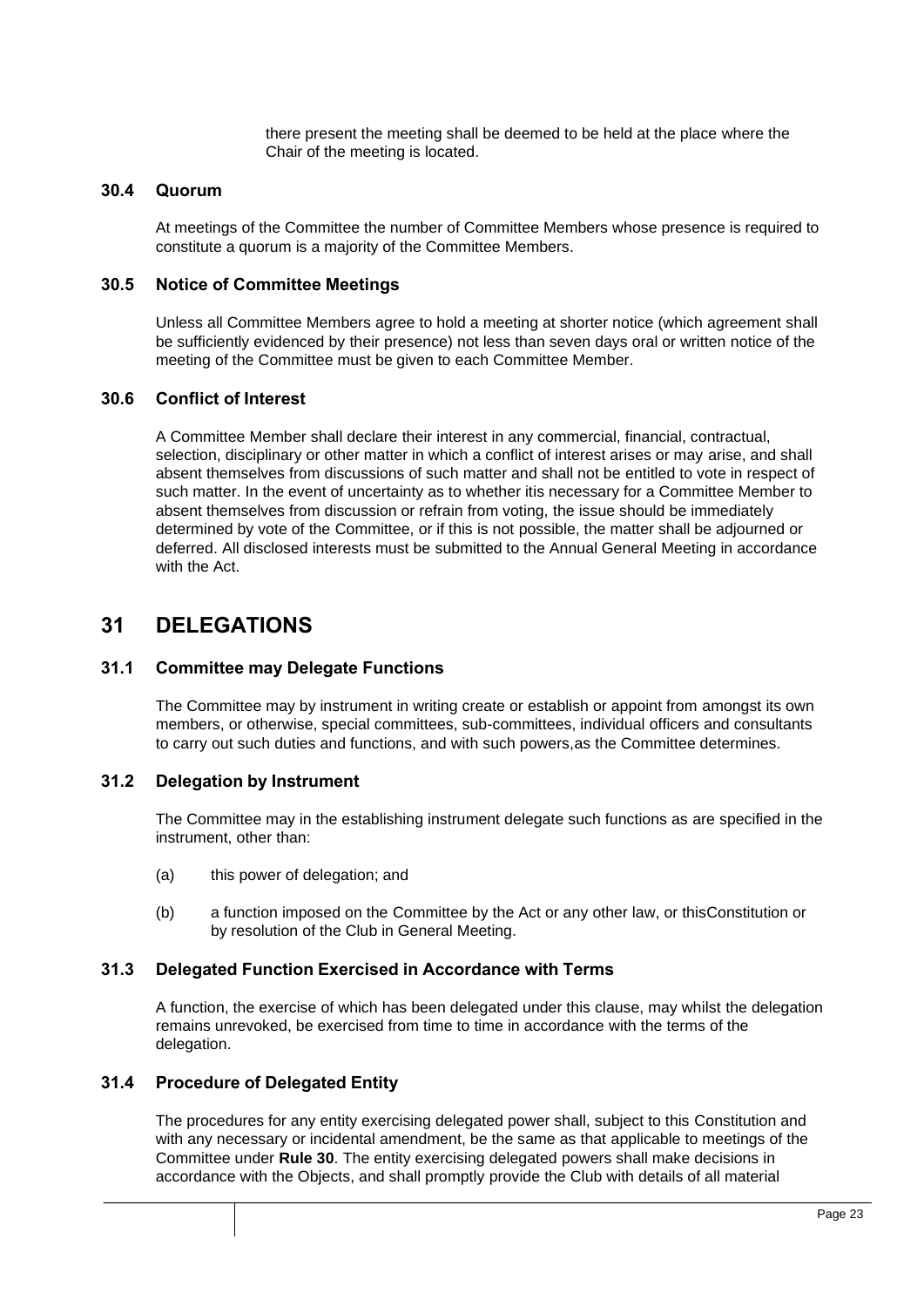decisions and shall provide any other reports, minutes and information as the Club may require from time to time.

#### <span id="page-23-0"></span>**31.5 Delegation may be Conditional**

A delegation under this clause may be made subject to such conditions or limitations as to the exercise of any function or at the time or circumstances as may be specified in the delegation.

### <span id="page-23-1"></span>**31.6 Revocation of Delegation**

The Committee may by instrument in writing, revoke wholly or in part any delegation madeunder this clause, and may amend or repeal any decision made by such body or person under this clause.

### <span id="page-23-2"></span>**32 BY-LAWS**

### <span id="page-23-3"></span>**32.1 Committee to Formulate By-Laws**

The Committee may formulate, issue, adopt, interpret and amend such By-Laws for the proper advancement, management and administration of the Club, the advancement of the Objects and lifesaving in Wye River and/or Separation Creek as it thinks necessary or desirable. Such By-Laws must be consistent with the Constitution, the LSV constitution, the SLSA constitution and any regulations or by- laws made by LSV or SLSA. If any By-Laws are inconsistent with the LSV or SLSA constitution and regulations the By-Laws shall be null and void and will be inapplicable.

### <span id="page-23-4"></span>**32.2 By-Laws Binding**

All By-Laws made under this clause shall be binding on the Club and Members of the Club.

#### <span id="page-23-5"></span>**32.3 By-Laws Deemed Applicable**

All clauses, rules, by-laws and regulations of the Club in force at the date of the approval of this Constitution insofar as such clauses, rules, by-laws and regulations are not inconsistent with, or have been replaced by this Constitution, shall be deemed to be By-Laws under this clause.

#### <span id="page-23-6"></span>**32.4 Notices Binding on Members**

Amendments, alterations, interpretations or other changes to By-Laws shall be advised to Members of the Club by means of notices approved and issued by the Committee.

### <span id="page-23-7"></span>**33 FUNDS, RECORDS AND ACCOUNTS**

### <span id="page-23-8"></span>**33.1 Source of Funds**

The Committee will determine the sources from which the funds of the Club are to be or may be derived and the manner in which such funds are to be managed.

### <span id="page-23-9"></span>**33.2 Club to Keep Records**

The Club shall establish and maintain proper records and minutes concerning all transactions, business, meetings and dealings of the Club and the Committee.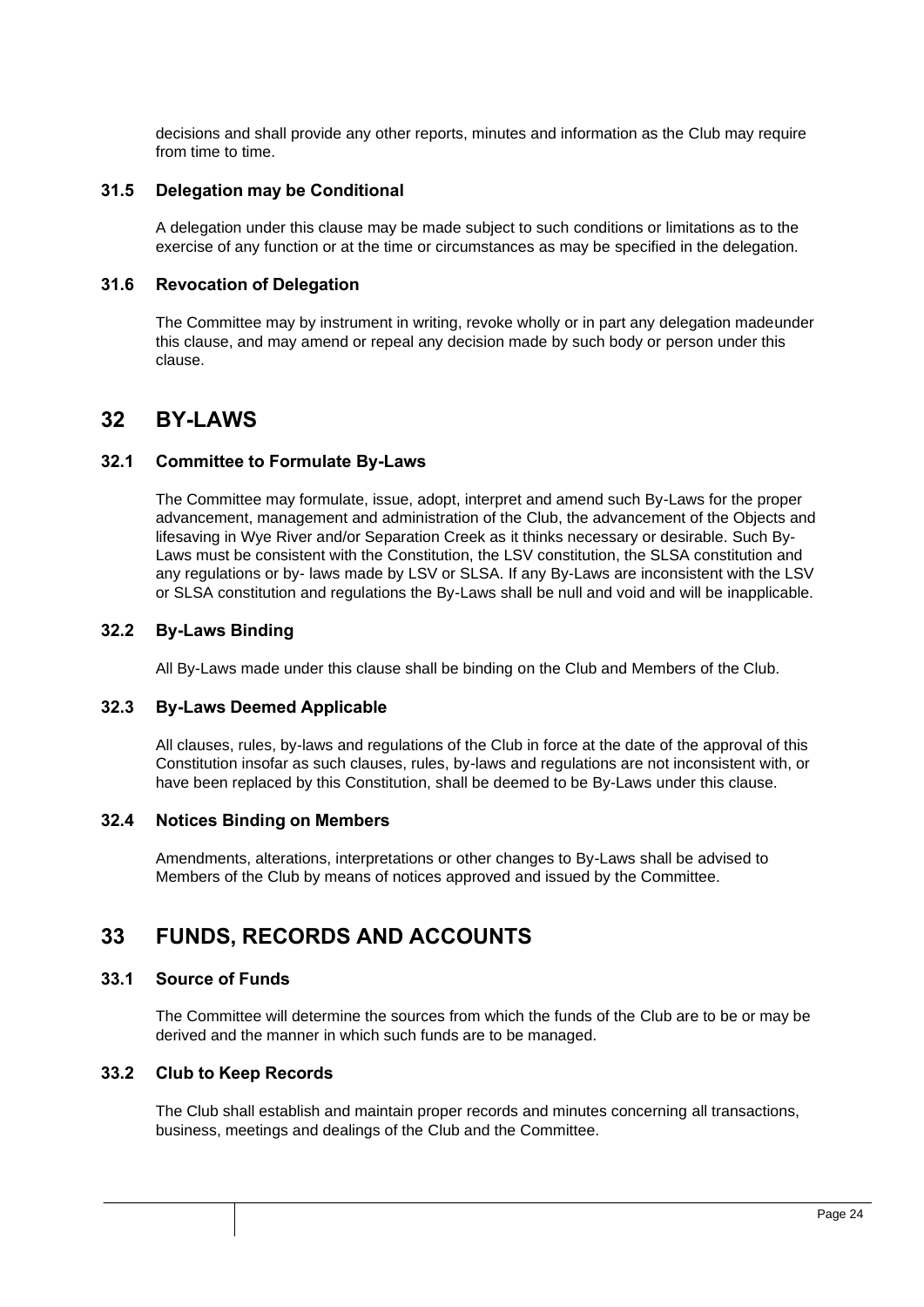### <span id="page-24-0"></span>**33.3 Records Kept in Accordance with Act**

Proper accounting and other records shall be kept in accordance with the Act.

### <span id="page-24-1"></span>**33.4 Club to Retain Records**

The Club shall retain such records for seven years after the completion of thetransactions or operations to which they relate.

### <span id="page-24-2"></span>**33.5 Committee to Submit Accounts**

The Committee shall submit to the Members at the Annual General Meeting the statements of account of the Club in accordance with this Constitution and the Act.

### <span id="page-24-3"></span>**33.6 Accounts Conclusive**

The statements of account when approved or adopted by an Annual General Meeting shall be conclusive except as regards any error discovered in them within three months after such approval or adoption.

### <span id="page-24-4"></span>**33.7 Accounts to be Sent to Members**

The Committee shall cause to provide to all persons entitled to receive notice of Annual General Meetings in accordance with this Constitution, a copy of the statements ofaccount, the Committee's report, the auditor's report (if any) and every other document required under the Act (if any).

### <span id="page-24-5"></span>**33.8 Negotiable Instruments**

All cheques, promissory notes, bankers, drafts, bills of exchange and other negotiable instruments shall be signed, drawn, accepted, endorsed or otherwise executed, as the case may be, by any two duly authorised Committee Members or in such other manner as the Committee determines.

### <span id="page-24-6"></span>**33.9 Inspection Rights**

Having regard to confidentiality considerations and privacy laws all accounts, books, securities and any other relevant documents of the Club will be available for inspection free of charge by any member upon reasonable request.

# <span id="page-24-7"></span>**34 AUDITOR**

The Club may, subject to the law, appoint a properly qualified auditor or auditors Any auditor's duties shall be regulated in accordance with the Act, or if no relevant provisions exist under the Act, in accordance with the *Corporations Act* and generally accepted principles, and/or any applicable code of conduct. Club

### <span id="page-24-8"></span>**35 NOTICE**

### <span id="page-24-9"></span>**35.1 Manner of Notice**

(a) Notices may be given to any person entitled under this Constitution to receive any notice by sending the notice by post or by electronic mail, to the Member's registered address or electronic mail address, or by posting the notice prominently on the Club's website.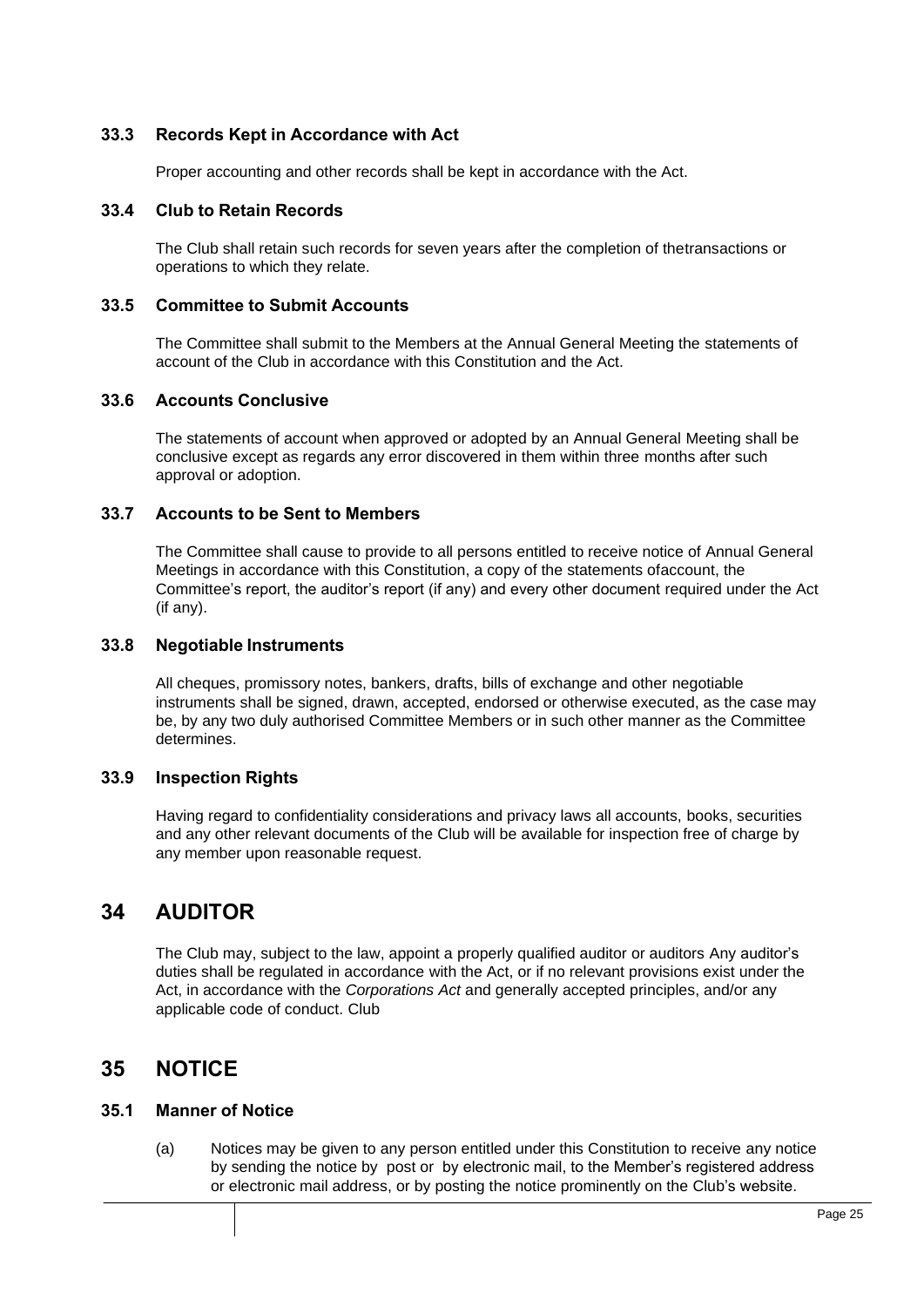- (b) Where a notice is sent by post, service of the notice shall be deemed to be effected by properly addressing and posting the notice. Service of the notice is deemed to have been effected three days after posting.
- (c) Where a notice is sent by electronic mail, service of the notice shall be deemed to be effected upon receipt of a confirmation report confirming the electronic mail message was received at the electronic mail address to which it was sent.
- (d) Where a notice is sent by posting the notice prominently on the Club's website, service of the notice shall be deemed to be effected one day after it is posted on the website.

### <span id="page-25-0"></span>**35.2 Notice of General Meeting**

Notice of every General Meeting shall be given in the manner authorised in this Constitution.

### <span id="page-25-1"></span>**36 SEAL**

### <span id="page-25-2"></span>**36.1 Safe Custody of Seal**

The Committee shall provide for safe custody of the Seal.

### <span id="page-25-3"></span>**36.2 Affixing Seal**

The Seal shall only be used by authority of the Committee and every document to which the seal is affixed shall be signed by two Committee Members.

### <span id="page-25-4"></span>**37 ALTERATION OF CONSTITUTION**

- (a) The Constitution of the Club shall not be altered except by Special Resolution in accordance with the Act, and in compliance with all other procedures under the Act (if any).
- (b) In addition, there shall be no alteration or amendment to **Rule 39** without the consent of the relevant Minister or other authorised person under the Act.

### <span id="page-25-5"></span>**38 INDEMNITY**

### <span id="page-25-6"></span>**38.1 Committee Members to be Indemnified**

Every Committee Member, officer, auditor, manager, employee or agent of the Club shall be indemnified out of the property or assets of the Club against any liability incurred by them in their capacity as Committee Member, officer, auditor, manager, employee or agent in defending any proceedings, whether civil or criminal, in which judgement is given in their favour or in which they are is acquitted or in connection with any application in relation to any such proceedings in which relief is, under the Act, granted to them by the Court.

### <span id="page-25-7"></span>**38.2 Club to Indemnify Committee Members**

The Club shall indemnify its Committee Members, officers, managers and employees against all damages and costs (including legal costs) for which any such Committee Member, officer, manager or employee may be or become liable to any third party in consequence of any act or omission (except wilful misconduct):